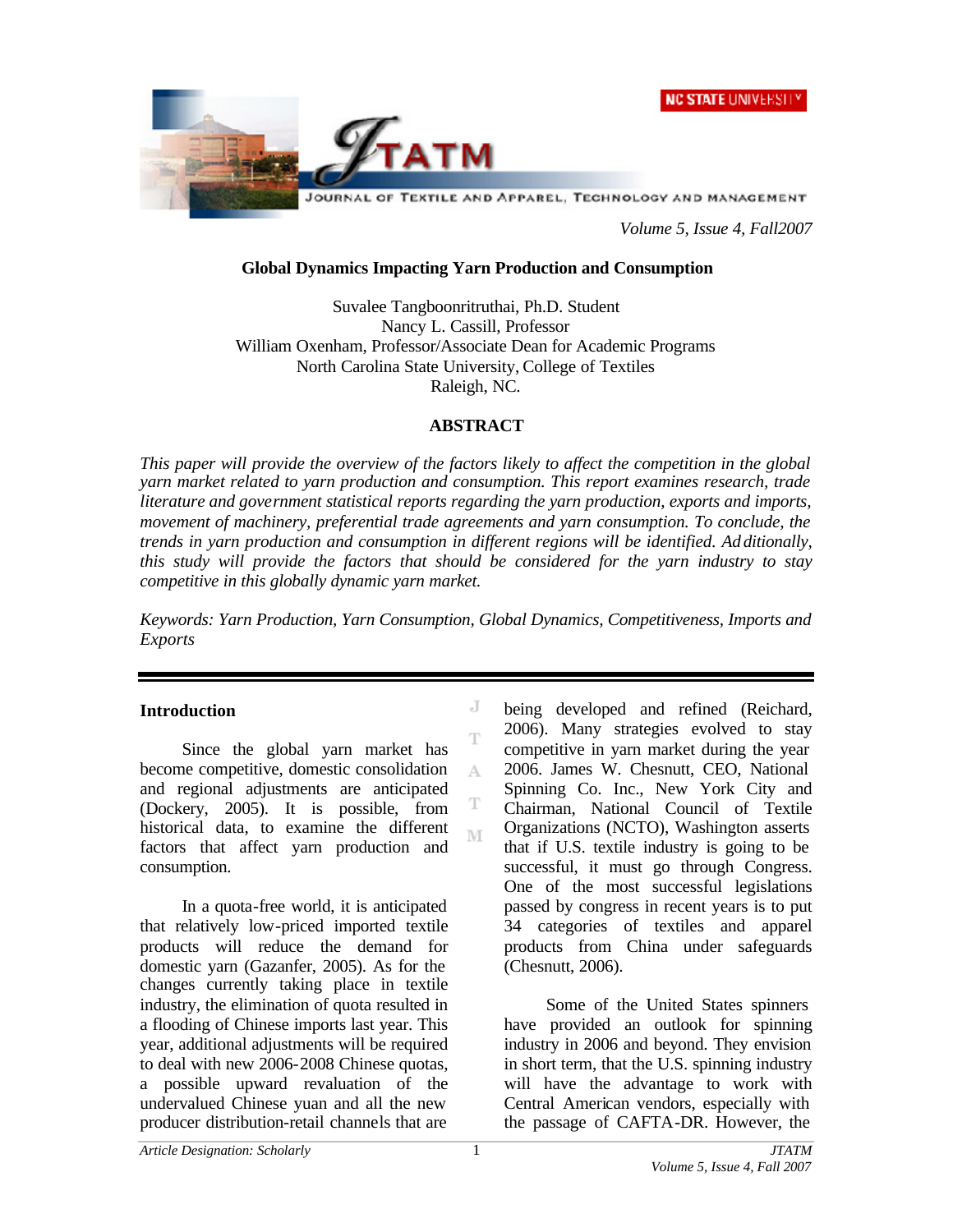long-term outlook is tempered by uncertain business conditions and increasing imports (Dockery, 2006). As apparel production is moving to Central America, with the closing of US operations,spinning manufactures are moving in the same direction to become yarn suppliers and to gain a competitive advantage in speed-to-market strategy for US marketplace.

The key drivers determining the competitive advantage in producing textile and apparel items are many factors such as energy, interest rate, etc. According to Julian (2005), the key drivers are labor, capital/infrastructure, technology, and raw materials (Julian, 2005). Labor competitiveness is defined in terms of labor cost per unit of output or called unit labor cost (Culbertson & Hackett, 2005). Capital/ Infrastructure is the money available to build upon an existing base (Julian, 2005). Technology is the process of incorporating the best available expertise and equipment into the production. Raw materials are considered to be a key driver when there is a cost difference between competitors (Julian, 2005).

To understand global dynamics of yarn market we have to obtain a meaningful measurement for the consumption by

consumers in each country, the import and export trade of yarn must be evaluated. Knowing where and what are being consumed by whom, allows yarn production and future growth to be more understandable and predictable (Julian, 2005). Therefore, this report will particular emphasize yarn production and consumption, and the factors likely to affect the competition in the global yarn market.

# **Historical**

### *Regionalizing production networks in the textile and apparel industry*

Several broad regional shifts have occurred in the global textile and apparel industry since the 1950's (see Figure 1). The relocation of production is mostly dominant in the apparel industry. Some researchers think that the internationalization of apparel manufacturing began earlier and has extended further than that of any other industry. Textile and apparel firms have relocated their labor-intensive manufacturing operations from high wage regions to low-cost production regions in industrializing nations. Since the 1960's, the industrializing countries of Asia and some countries of Latin America have achieved a healthy return from export-oriented production (Gereffi, 1999).

J T

A Ŧ

M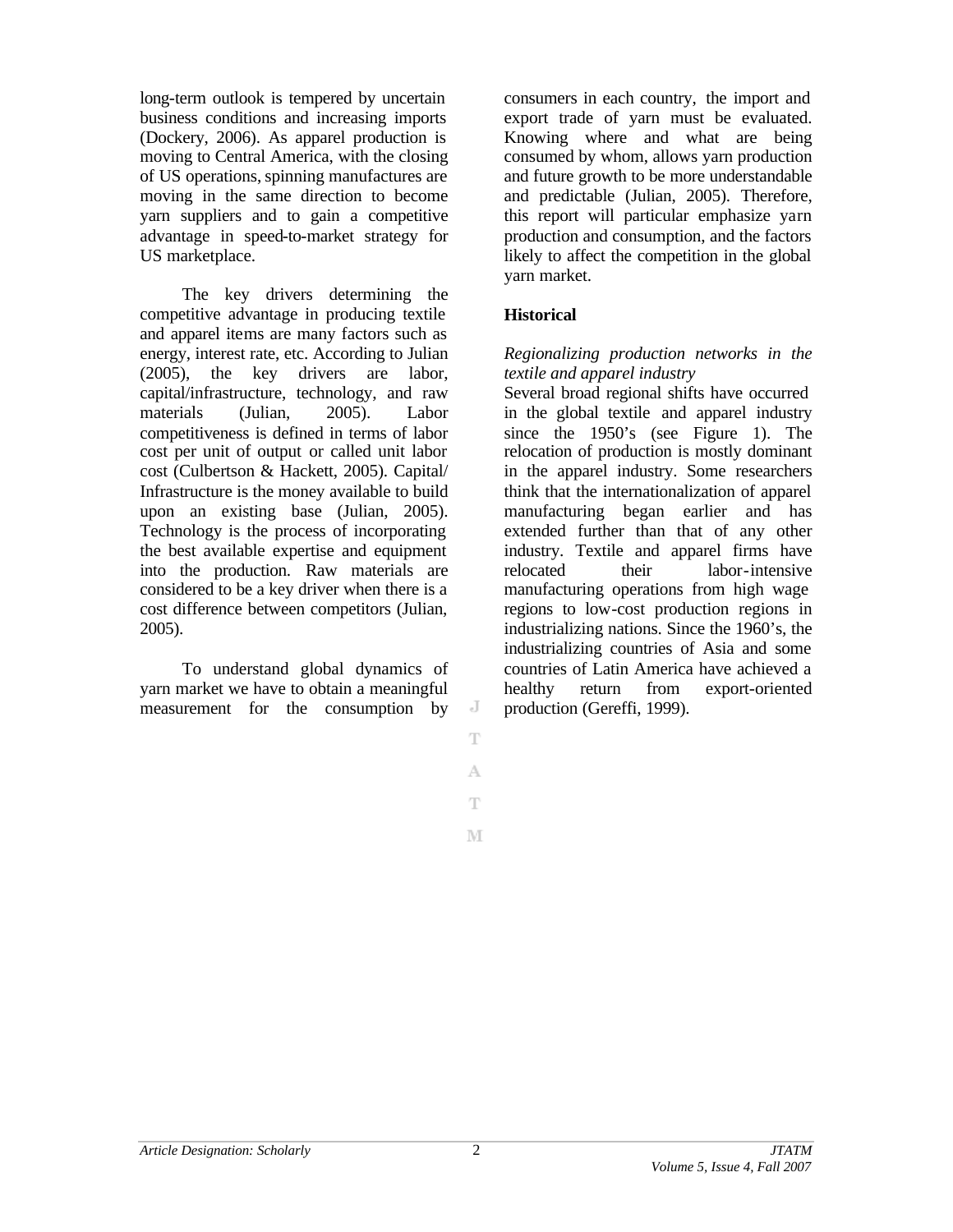

#### *Figure 1***. Movement of Manufacturing (Patterns of global shifts in manufacturing)** Source: Author (Tangboonritruthai, S., 2005)

J.

T A Ŧ

M

According to Bair and Gereffi (2002), the first migration of apparel production was from North America and Western Europe to Japan in the 1950's and 1960's. Since Japan turned its interest to more profitable products such as cars, stereos and computers, and the Japanese textile and clothing sector lost 400,000 workers (Catholic Agency For Overseas Development (CAFOD), 1998). As a result, the second supply shift of apparel production took place in the 1970's from Japan to the Asian Tigers – South Korea, Taiwan, Hong Kong and Singapore. The trend of relocation of production did not stop there, and in the 1990's the textile and apparel industry had been dominated by the final wave of exporters, which include Bangladesh, Sri Lanka, Pakistan and Vietnam (Dicken, 2003). While China was the principal beneficiary of the shift (in less than ten years from the late 1980's), China became the world's major producer and exporter of clothing (CAFOD, 1998). During the 1990's, the relocation in production moved towards the Americas, which was focused on the United States, Mexico and the Caribbean.

Since the late 1990's, East Asia has become an apparel production complex, and other major regions were consolidated to become regional apparel complexes, such as the Americas and Europe. The reason lies in the trade-off between labor costs on the one hand and the need for market proximity on the other. Because time-to-market and the need to response of short-cycle production are beginning to impact competition in retail, apparel and textile channels, three global regions are emerging: 1) the United States plus Mexico and the Caribbean Basin; 2) Japan plus East and South East Asia; and 3) Western Europe plus Eastern Europe and North Africa. Each of these regions includes both advanced economics and developing areas that are close to consumer markets (Abernathy et al., 1999) that might give the benefit when the manufacturing system give the quick response.

The creation of the EU and the North American Free Trade Agreement (NAFTA) has led to the imposition of preferential tariffs within regional markets, which has generated a major shift in global sourcing dynamics (United Nations Industrial Development Organization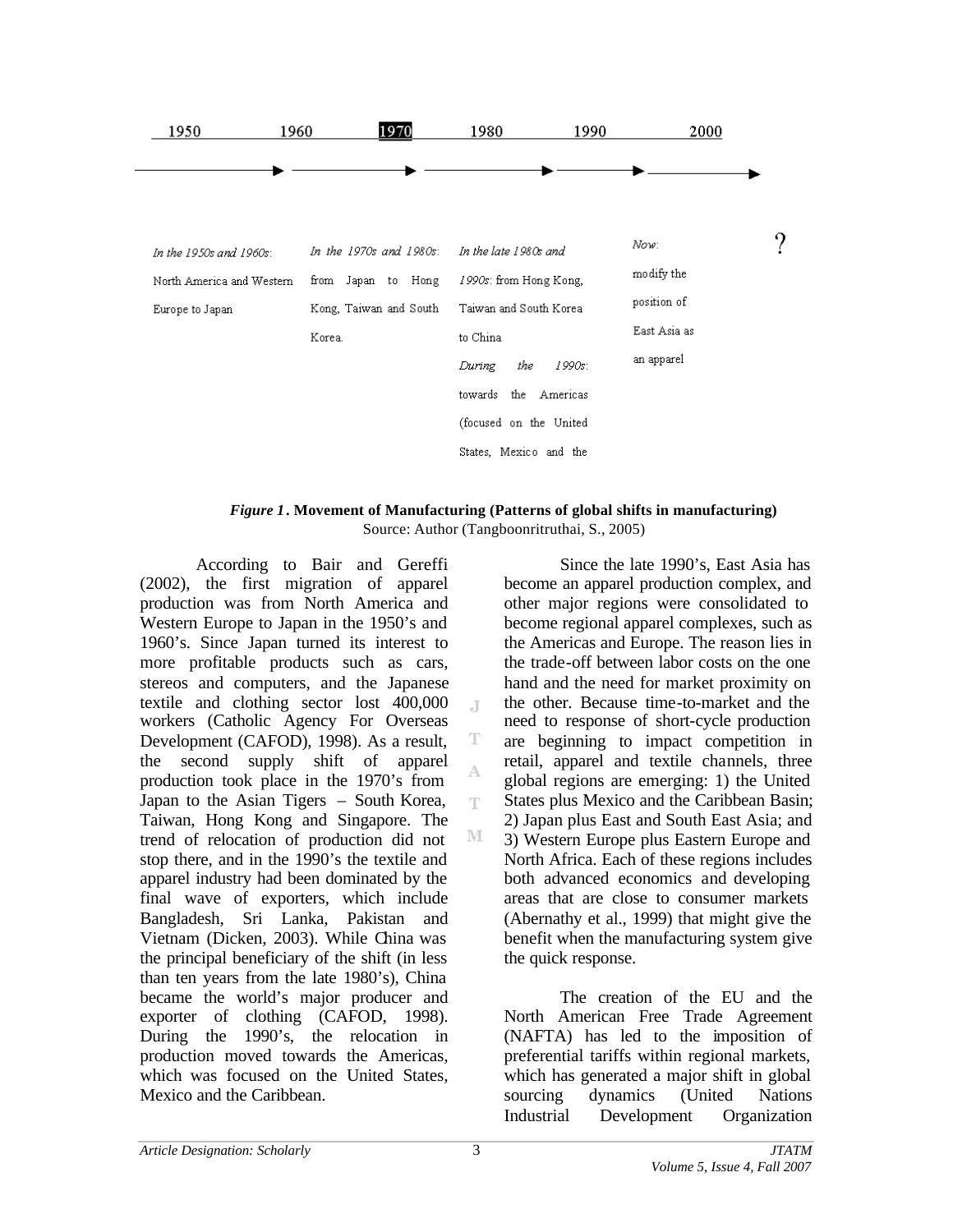(UNIDO), 2003). Furthermore, US apparel and home textile operations will continue to move offshore, to lower cost locations, due to further downward pressures on prices through trade liberalization and the need to be closer to major apparel manufacturing centers (Kilduff, 2005). However, domestic operations will continue in innovation to produce leading edge products, while the brain function of design, marketing, operations management and related functions will remain centered in the USA for the future (Kilduff, 2005).

## **Global Dynamics**

Globalization is creating a growing level of interconnectedness and competition in the world economy, and geographical clustering of activity is an important way in which firms and localities deal with these pressures (Dicken, 2003). As a result, extraordinary changes are taking place in the world of textiles. The six main drivers in textile industry today are as follows:

## *Labor costs*

The driving force of transition in the textile business is competitive advantage. One component of competitive advantage is labor; labor cost has driven the textile industry to sourcing products from developing countries. Similar to other industries, the hourly labor cost is one of the major factors that impact competitiveness. According to a Werner International (2005) newsletter, Switzerland has the highest hourly labor cost. Japan has dropped from the first place in 2000 to the third place in 2004 (see Figure 2). Several countries positions have changed, due to the changes in the exchange rate of the United Stated Dollar. When compared to those in 2003, there is not much change in the low labor wage countries of ranking: the lowest labor costs are noted in Asia, with Sri Lanka, Vietnam, and Pakistan.



# *Figure 2***. Average cost per operator hour comparison in the primary textile industry (\$US) in 2004, selected countries**

Source: Werner International. (2004). *Primary Textiles Labor Cost Comparisons Winter 2004/2005*. Reston, VA: Werner International, Infotext Division.

Note: Employee benefits are not included [U.S. Department of Labor. (2005)].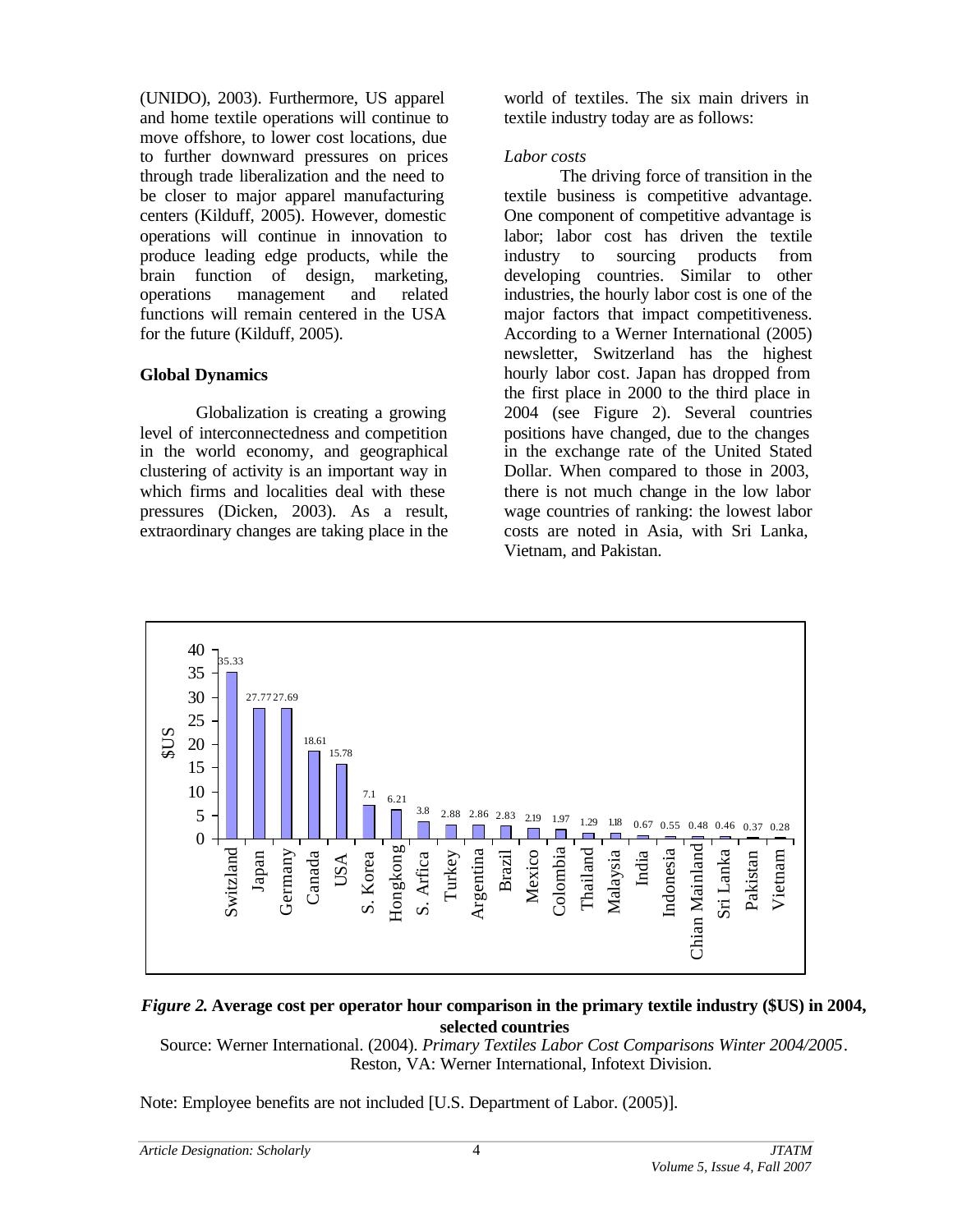In the spinning industry, the movement of U.S. yarn manufacturers to lower labor cost countries might not be the most economical solution (Dodd, 2000). However, since U.S. yarn producers still have to pay for the transportation costs, it may be better to have their production close to their customers. In order to make labor cost per unit more meaningful, we have to introduce labor productivity factor into the calculation of unit cost. Even then it can only give a limited view of the total competitiveness of the primary textile industry, since total competitiveness depends on other costs and other factors, such as raw material, energy, interest cost, inventory turn-over, throughout time, quality, and styling (OECD, 2004).

# *Tariffs and Regional Trade Agreements*

Since a lot of the textile industry is closely tied to apparel, the effect of lifting quotas has as much, or more, to do with the vulnerability of the U. S. textile industry as it does for apparel (Abernathy, Volpe, & Weil, 2005). After the elimination of quota in January 2005, some buyers shifted their sourcing from the cost effective region formerly limited by quotas. Although quota elimination may continue to drive production to Asia, the emergence and expansion of trading blocs, as well as the increasing trend of preferential trade agreements as political tools, will constrain the migration of production within the region (Singhal, 2004).

Although quota was ended under terms of the Agreement on Textile and Clothing (ATC) in 2005, tariffs established within the system of bilateral agreements will remain. Tariff agreements are the set of regional trade agreements that provide participants with full or partial relief from their partner's standard tariff rates on certain products under certain conditions (Chiron, 2004). As the result, it gives the competitive advantage to particular suppliers with duty free benefits under the same agreement. In the United States, a key preferential trade agreement that has impacted spinning industry is the North American Free Trade

Agreement (NAFTA) signed in 1994. This agreement eliminated quotas and tariffs on duty-free benefits to apparel made from yarn originating between member countries: Mexico, Canada and United States (The Office of Textiles and Apparel (OTEXA), 2006).

The second trade agreement was the Caribbean Basin Trade Partnership Act (CBPTA), enacted in 2000. According to the CBPTA agreement section  $211(b)(2)(A)$ , members (see Appendix A) receive the benefits of market access to the U.S with duty and quota free products, as long as products are constructed strictly from U.S. yarns and textiles (Abernathy, Volpe, & Weil, 2005). For example, eligible apparel articles can be assembled in one or more CBTPA beneficiary countries from fabrics wholly formed and cut in the United States, or from yarns wholly formed in the United States. Moreover, it includes the articles assembled with thread formed in the United States (OTEXA, 2006).

The third trade agreement, the Andean Trade Preferences Act (ATPA), effects in lower or eliminate duties on imports from Bolivia, Colombia, Ecuador and Peru. This agreement provides duty and quota free imports of apparel assembled from U.S. formed, dyed, printed and finished fabrics or fabric components, or knit-to-shape components from U.S. or regional yarns (OTEXA, 2006). The fourth agreement, the Central America-Dominican Republic-United States Free Trade Agreement (CAFTA-DR), which was signed on August 5, 2005, is designed to eliminate tariffs and trade barriers and expand regional opportunities for the workers, manufacturers, consumers, farmers, ranchers and service providers of all the countries (OTEXA, 2006). The agreement immediately eliminate tariffs on more than 80 percent of U.S. exports of consumer and industrial products, phasing out the rest over 10 years. Eighty percent of CAFTA-DR imports already enter the United States duty free under the Caribbean Basin Initiative (OTEXA, 2006). This agreement allows apparel produced in the five Central

 $\overline{A}$ 

A

T

M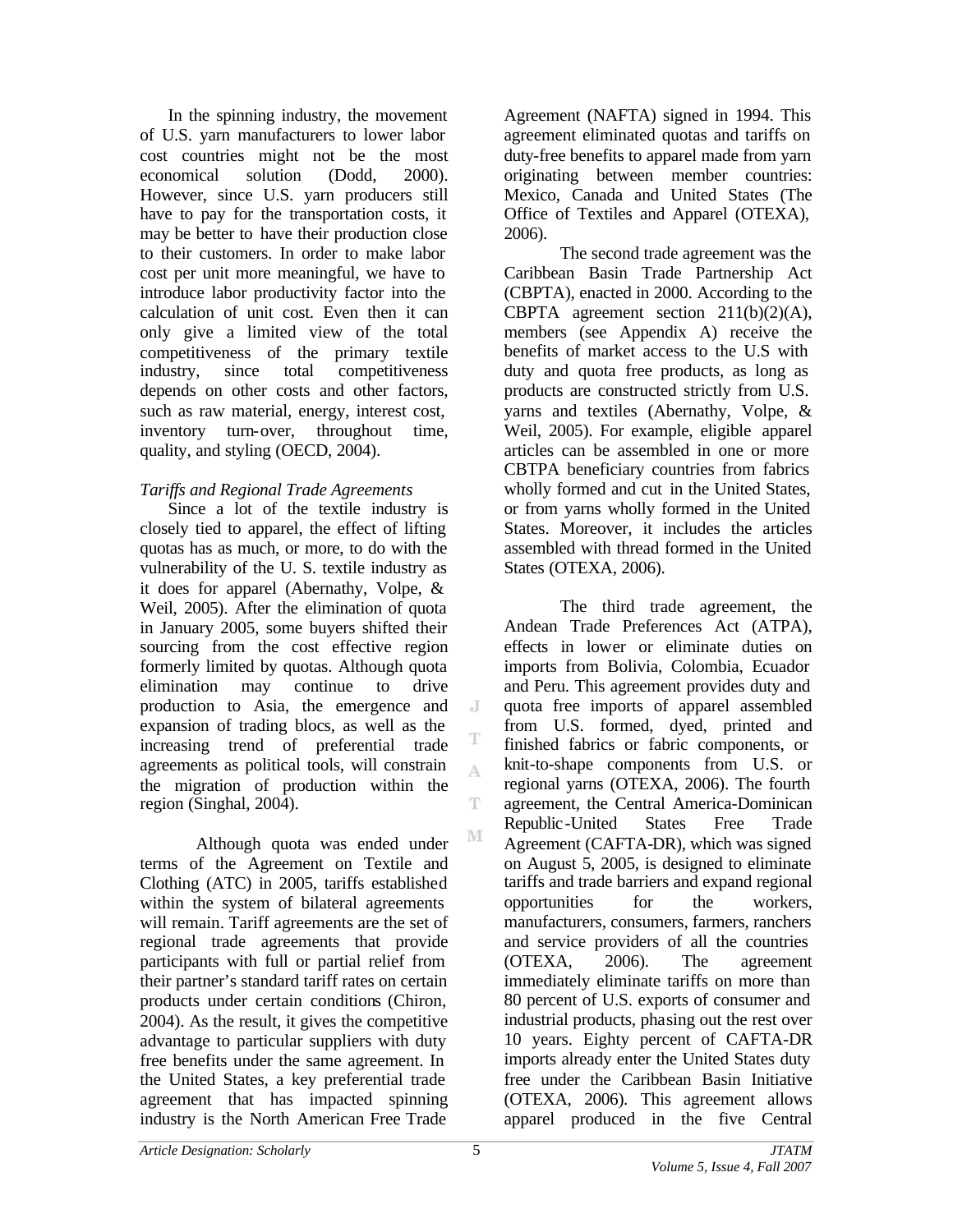American countries (see Appendix A) and the Dominican Republic under the U.S. yarn forward, rule of origin and short supply<sup>1</sup> to enter the U.S. duty free. In fact, since Central American countries lack their own yarn-producing industries, they will still have to import yarn from the United States for the future (Bair & Dussel, 2004).

# *Supply Chain*

Logistics and transportation services have become a leading area of growth in the global market. The challenge for supply chain management is the ability to accomplish delivery of the right products at the right time, all for low costs (Plunkett's Research, Ltd., 2004).

According to Kurt Salmon Associates (KSA, 2004), the bigger retailers have a significant impact on supply chains, especially with their increased negotiation power when purchasing large volumes. In international markets, companies are required to pay attention and deliver satisfaction to consumers, while finding and maintaining specialized, reliable, highly competitive suppliers. Since the textile chain has changed from a supply chain to a demand chain, the key success factors for this chain in the future will be joint forecasting and planning, and joint inventory management as a result of cooperation by all firms in the chain (KSA, 2005). Some experts expected that it is worth to pay more for the benefits of a better implementation of the supply chain, and retailers will look for new partnerships to access new groups of customers (Cole, 2004).

One global supplier, Unifi, has refocused marketing efforts of yarn products to include downstream marketing activity. Unifi's emphasis includes a "pull through" marketing effort by focusing on brand development of yarn products, as well as to educate and inform merchandisers, designers, customers and retailers. As a result, retailers will request specific suppliers whom they have acknowledged that will offer good quality products and good services.

# *Technological Change and Innovation*

Technological change is a form of learning about how to solve specific problems in a highly differentiated and volatile environment (Dicken, 2003). The technology is used to reduce costs, improve quality and increase flexibility (Sabanci, 2005). The impacts of technology changes affect the local, regional and worldwide industry. Economic theory, historical evidence, and growth models confirm that advancing technological knowledge is the most important single factor that contributes to long-term productivity and economic growth (Freeman, 1997).

The spinning industry has a long history in terms of technological advances, and over the past few decades, this industry has had an almost continuous flow of new developments in terms the process methods in production. The three spinning technologies (ring, rotor, air jet spinning), with their different focus on applications. cover the entire range concerning fineness and input materials. The majority of all machines running (about 80% on the world's machines), produce yarns in the count range from Ne 5 to Ne 30. The majority in ring spun yarn covers the range from Ne 18 to Ne 30 (Saurer, 2005).

Machine speeds have risen, and automated operations have improved production capability, and increased product quality demands (Dinsdale, 2004). One of the most important technological innovations in the spinning of yarn was the introduction of open-end spinning, which combined what were formerly three separate processes into a single process using rotors instead of spindles. Spinning speeds increased at least four-fold, and labor requirements were reduced by approximately 40 percent (Dicken, 2003). The innovations have led to further improvements, including the increased automation and increased speed of textile operations and the consequent reduction in the number of worker needs. The drive to introduce new technologies has been stimulated mainly by the need for the production in developed country to be cost

J

T A

T M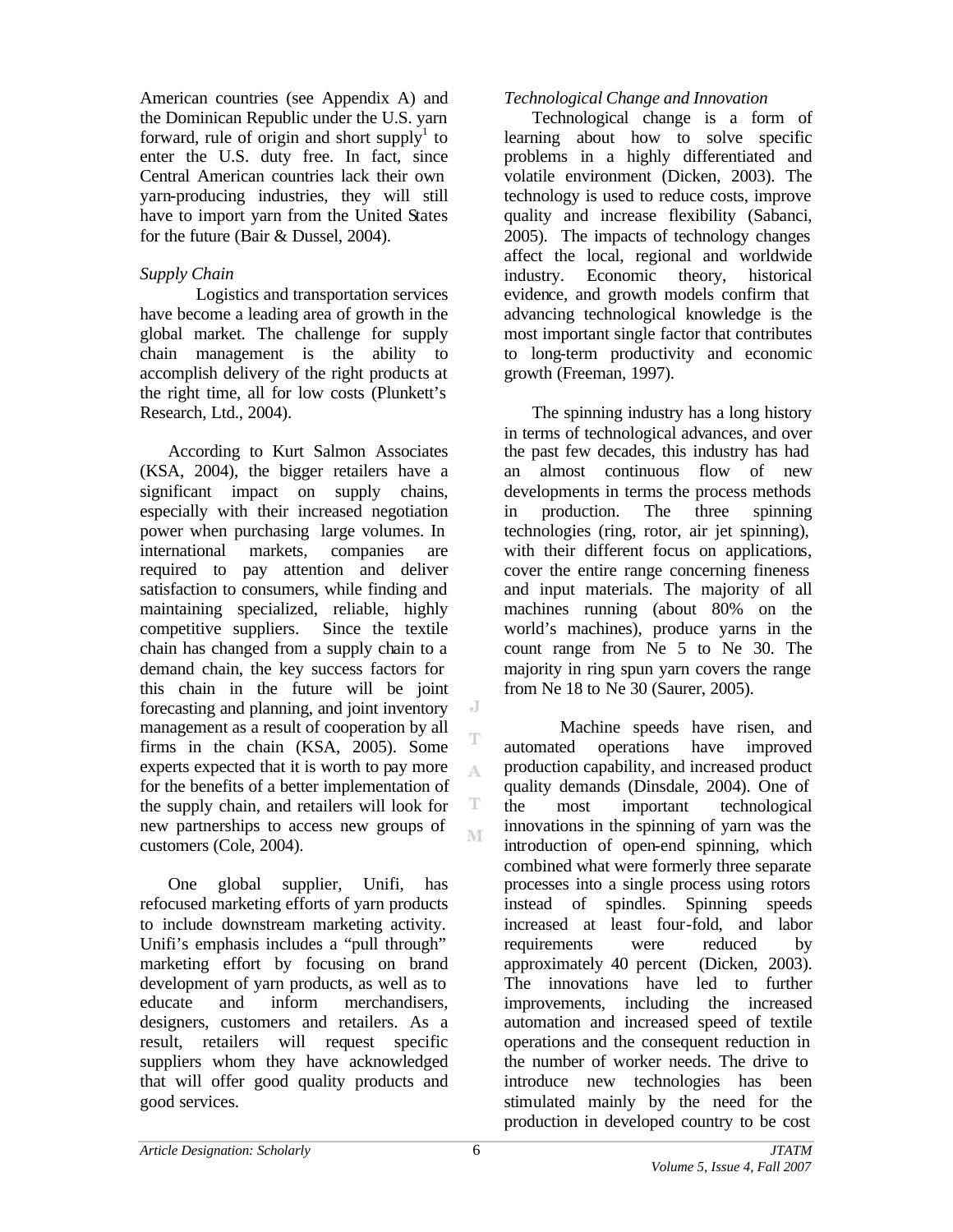competitive in the face of the very low labor costs in developing countries (Dinsdale, 2004). Cost reduction is not the only benefit derived from the new technologies for developed countries to gain cost competitive over the low labor costs in developing countries, but timesaving as the result of the automated manufacturing, also provides greater benefits for the manufacturers to respond quickly to customer demand (Dicken, 2003).

## *Quality*

Quality has been defined as value (Abbott, 1955), conformance to specifications (Gilmore, 1974), fitness for use (Juran & Gryna, 1988), and meeting and/or exceeding customer's expectations (Parasuraman, Zeithaml, & Berry, 1985). In the textile industry, the importance of quality cannot be overstated. For example, the combed cotton yarn in Canada represents high quality products that can compete over low labor cost products. The better quality of products and services on a consistent basis are needed for industry to compete internationally (Sabanci, 2005). With the competitiveness in low-wage countries, the differentiated products with high quality have made the Italian manufacturer an example of the major exceptions in competing for low-price products. In general, the Italian producers have pursued a strategy of product specialization. They have

focused on a fashion orientation with the aim of avoiding dependence upon these types of goods most strongly affected by low-cost competition.

## *Oil prices*

The rapid increase in oil prices is one of the keys driving the development of the global market, especially in production cost and consumer spending. With higher oil prices, the raw material prices will be a major issue in the spinning industry. If oil prices fail to decline to more substantial levels, it becomes less probable that world GDP growth will continue to be above 4% in 2005 and 2006, and both world textile fiber and cotton consumption will likely grow at lower rates (International Cotton Advisory Committee (ICAC), 2005).

### **Global Competition in Yarn Production**

### *World Yarn Production*

The growth rate in cotton yarn production dramatically increased 25.9 % from 1995 to 2000 and still increased but at a lower rate (13.3%) in the last 5 years (2000-2005) (see Figure 3). World production of cotton yarn is moving toward certain global regions, especially the Asian region. During 1995- 2000, the growth rate of Asia & Oceania increased 20.1%, with a more significant increase of 35.2% during 2000-2005 (see Table 1).

 $\overline{A}$ T

A Ŧ

M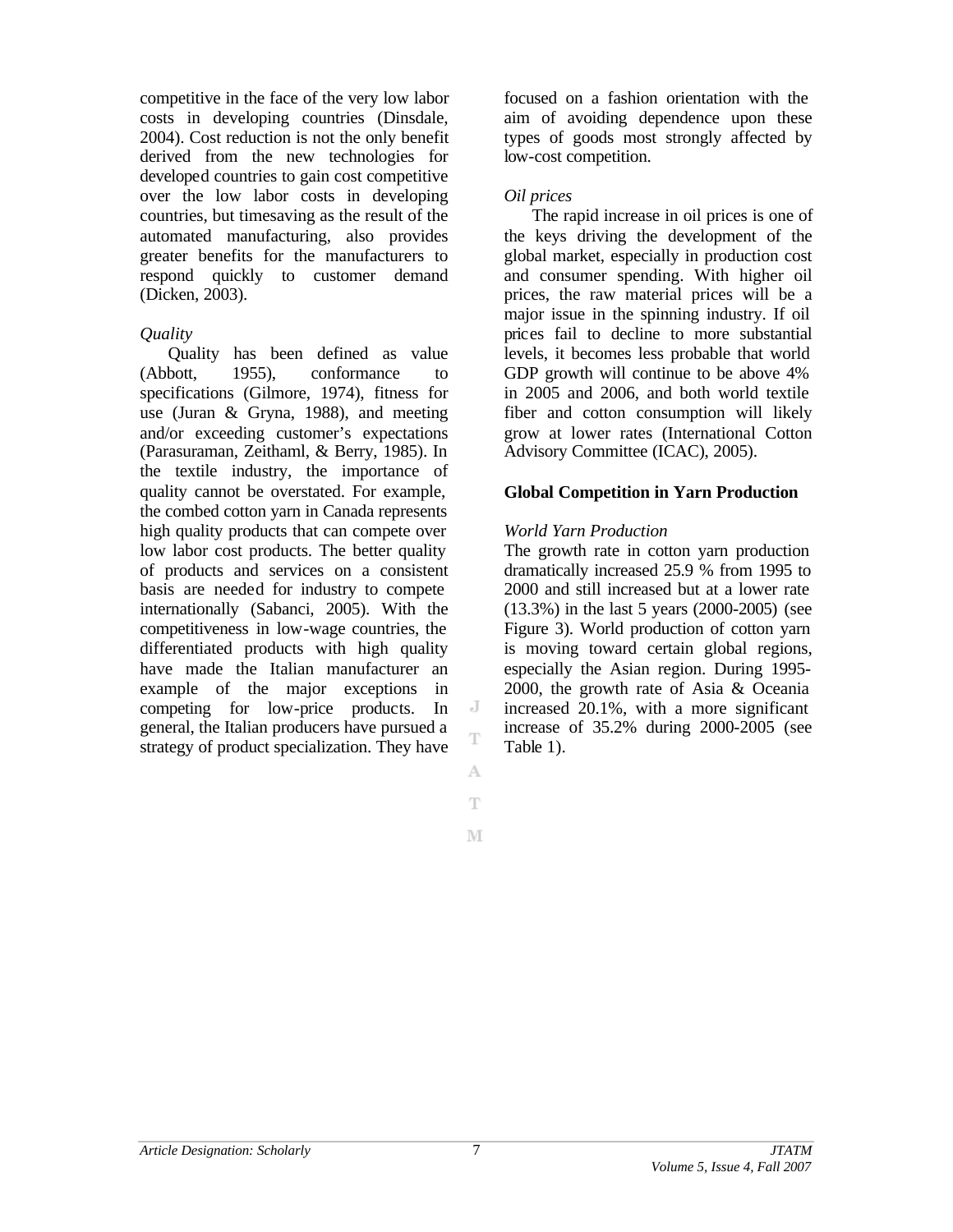# **Table 1**

#### *World Production of Cotton Yarn by Regions (000 Metric Tons)*

|                               | 1995     | 2000              | 2005     | 1995-2000  | <b>Growth Rate Growth Rate</b><br>2000-2005 | <b>Share of the World</b><br>2004 |
|-------------------------------|----------|-------------------|----------|------------|---------------------------------------------|-----------------------------------|
|                               |          | (000 Metric Tons) |          | (% Change) | (% Change)                                  | % Share)                          |
| <b>Regions</b>                |          |                   |          |            |                                             |                                   |
| North America                 | 2,250.6  | 2,387.0           | 1,450.9  | 6.1        | (39.2)                                      | 6.4                               |
| <b>Central America</b>        | 13.6     | 21.3              | 15.6     | 56.6       | (26.8)                                      | 0.1                               |
| South America                 | 903.8    | 986.3             | 920.0    | 9.1        | (6.7)                                       | 4.0                               |
| Americas                      | 3,168.0  | 3,394.6           | 2,386.4  | 7.2        | (29.7)                                      | 10.5                              |
| Africa                        | 563.0    | 421.8             | 398.3    | (25.1)     | (5.6)                                       | 1.8                               |
| Europe                        | 1,616.1  | 1,576.2           | 1,309.6  | (2.5)      | (16.9)                                      | 5.8                               |
| Asia & Oceania <sup>(a)</sup> | 10,561.9 | 12,680.1          | 17,149.8 | 20.1       | 35.2                                        | 75.4                              |
| Europe, other (Turkey)        | 369.2    | 1,040.0           | 1,106.2  | 181.7      | 6.4                                         | 4.9                               |
| World                         | 16,718.9 | 19,493.5          | 22,741.9 | 16.6       | 16.7                                        | 100.0                             |
|                               |          |                   |          |            |                                             | % Share of                        |
| <b>Selected countries</b>     |          |                   |          |            |                                             | Asia & Oceania <sup>(b)</sup>     |
| China (Mainland)              | 5,422.5  | 6,575.7           | 10,976.6 | 21.3       | 66.9                                        | 64.0                              |
| India                         | 1,834.0  | 2,290.0           | T2,147.2 | 24.9       | (6.2)                                       | 12.5                              |
| Pakistan                      | 1,210.5  | 1,706.7           | 2,106.2  | 41.0       | 23.4                                        | 12.3                              |
|                               |          |                   | T        |            |                                             | % Share of                        |
|                               |          |                   | M        |            |                                             | <b>Americas</b>                   |
| <b>United States</b>          | 2,012.4  | 1,906.2           | 1,052.2  | (5.3)      | (44.8)                                      | 44.1                              |

(a) Asia & Oceania represents 19 countries; China, Hong Kong, Taiwan, Australia, Indonesia, Japan, Korea, Malaysia,

Philippines, Thailand, Vietnam, Afghanistan, Bangladesh, India, Myanmar, Pakistan, Sri Lanka, Iran, Israel.

(b) Three Asia countries represents 88.8% of the total share of Asia & Oceania.

Source: International Cotton Advisory Committee (ICAC). (2004). *World Textile Demand*. Washington, DC: Author.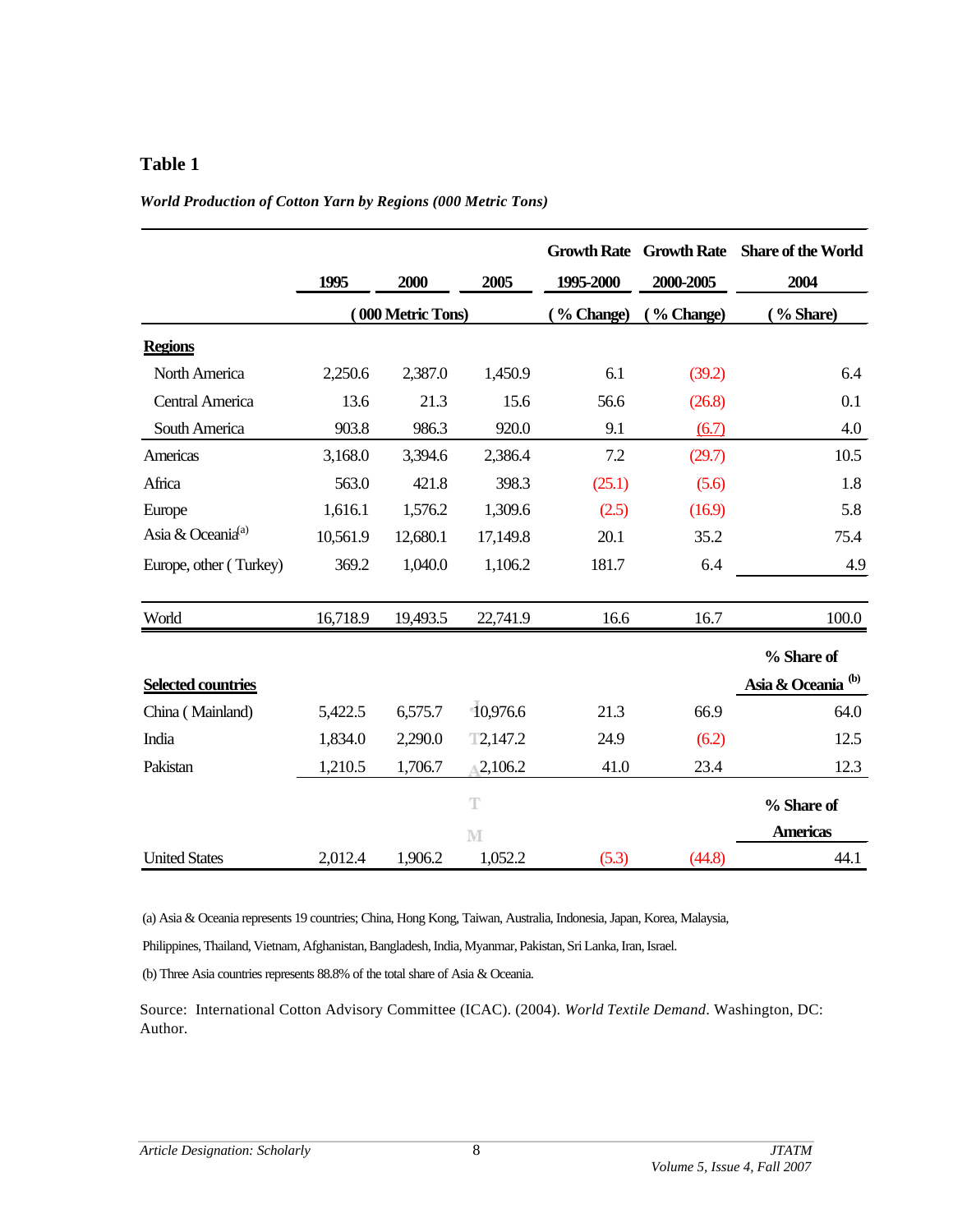



J

T

А ηv

M

In 2005, Asia & Oceania region accounted for the biggest production of cotton yarn with a share of 75%, followed by North America (6%), South America  $(4\%)$ , Europe  $(6\%)$ , Europe (other, including Turkey, 6%), Africa (2%), and other countries (2%) (see Figure 4). Within the region, the highest share of the cotton yarn production still belonged by China (Mainland), which accounted for 64 % of total cotton yarn produced in Asia & Oceania (see Table 1). Besides China, other countries that play a major role within this region include India and Pakistan, which when combined with China accounted for 88.8% of cotton yarn production in Asia & Oceania region.

During the last five years U.S. cotton yarn production declined 44.8% to 1.1 million metric tons in 2005, although U.S cotton yarn production was ranked the fourth in cotton production worldwide (see Figure 5). Increases in cotton yarn production were registered in China (Mainland) (4,401,000 metrics tons more) and Pakistan (400,000 more).

Production of cotton yarn will continue to concentrate in China (Mainland), a country that accounted for 28% for world cotton yarn production in 1990, 34% in 2000, 45% in 2003, and is projected to account for 49% of world cotton yarn production in 2006 (International Textile Manufacturers Federation (ITMF), 2004).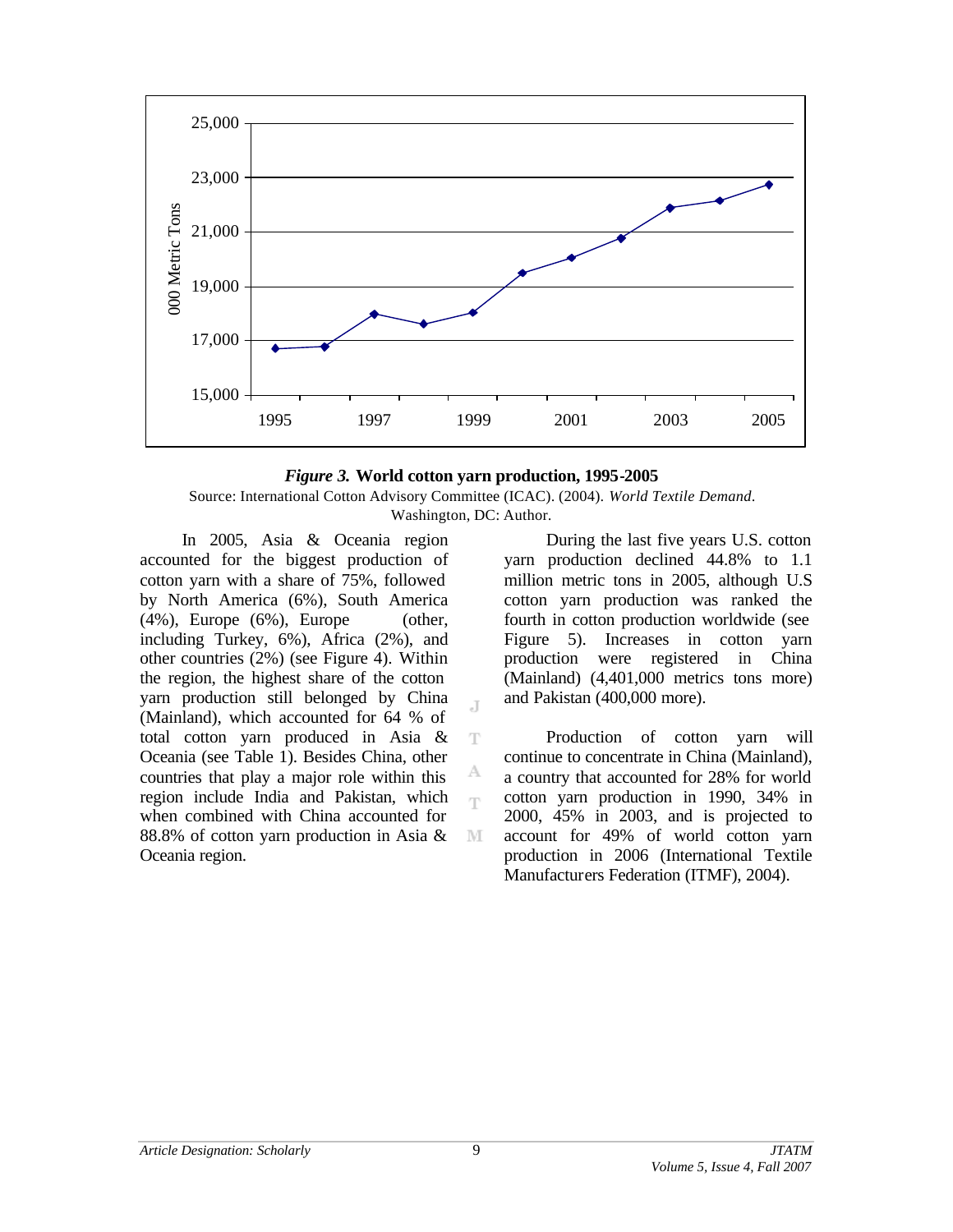

# *Figure 4.* **Production of cotton yarn by regions in 2005**

Source: ICAC<sup>2,3</sup>. (2004). *World Textile Demand*. Washington, DC: Author.

**<sup>2</sup>** World Textile Demand (2004): Cotton yarn production data represented in this resource is the latest one that is available. Some data for years before 2001, as well as 2002-2005 data for most countries are estimated using previous year fiber consumption to yarn production. **<sup>3</sup>**Countries including in Regional segmentation are

Asia & Oceania : China, Hong Kong, Taiwan, Australia, Indonesia, Japan, Korea, Malaysia, Philippines, Thailand, Vietnam, Afghanistan, Bangladesh, India, Myanmar, Pakistan, Sri Lanka, Iran, Israel. North America; Canada, Cuba, Dom Rep, Mexico, United Stated.

South America; Argentina, Bolivia, Brazil, Chile, Columbia, Ecuador, Paraguay, Peru.

Central America; El Salvador, Guatemala, Honduras, Nicaragua.

Europe; Austria, Belgium, Denmark, Finland, France, Germany, Greece, Ireland, Italy, Netherlands,



### *Figure 5.* **Top 5 countries in cotton yarn production in 2005**

Source: International Cotton Advisory Committee (ICAC). (2004). *World Textile Demand*. Washington, DC: Author.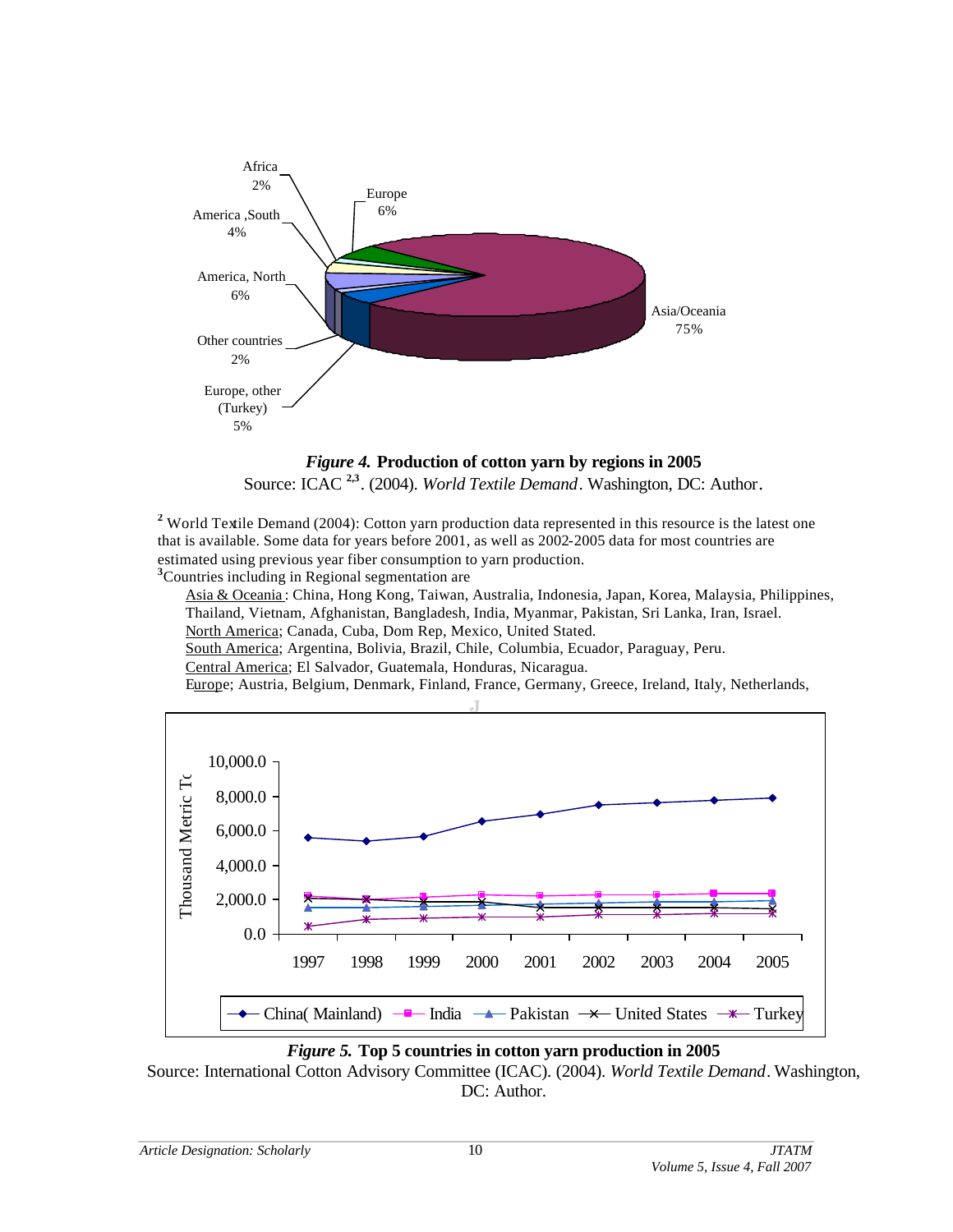## *Costs in international cost comparisons*

Yarn costs need to been analyzed to see the difference in international cost comparisons. According to international production cost comparison report from ITMF (2003), each country represented in the data represents the almost same amount on some components such as waste, and power cost. The difference among countries was capital (depreciation & interest) and labor costs. Comparing the total yarn costs from different countries (see Figure 13), the ring spun yarn cost indexes shows that Italy is the only country in here that had the

higher cost than that in U.S., and other countries had the cheaper yarn costs in ring spun yarns. The only factor is the labor cost in Italy is higher than that in U.S. While in rotor spinning Turkey, Korea, Italy and China had higher rotor spun yarn costs. India ring spun yarn cost is cheaper than that in U.S., because US had lower raw material cost and power cost. Therefore, labor cost is not the main factor in yarn costs. It is more important to include other factors, which influence yarn costs, especially capital and power cost.



*Figure 13.* **Cost inde x for ring and rotor spun yarn compared to the U.S. yarn cost in 2003** Source: ITMF. (2003), *International Production Cost Comparison.* Zurich, Switzerland: International Textile Manufacturers Federation.

M

## *Import and Exports*

For the U.S. yarn market, it is interesting to address the yarn trade balance, which represents the U.S position in the yarn market. Figure 6 shows that the U.S. had negative yarn trade balances with NAFTA, which includes Mexico (-4 million dollars in 2003) and Canada (-82 million dollars, -100 million dollars in 2003 and 2004, respectively). The U.S. had positive yarn trade balances with Caribbean Basis

Initiative (CBI) countries of 560 million dollars in 2004. It appears that the CBI region will maintain a positive position for the future, according to the benefits of recent preferential trade agreements, including CAFTA-DR. Most of the imports of textile and apparel from Central America and the Dominican Republic have already gained access to the U.S. market under the Caribbean Basin Trade Partnership Act (CBTPA).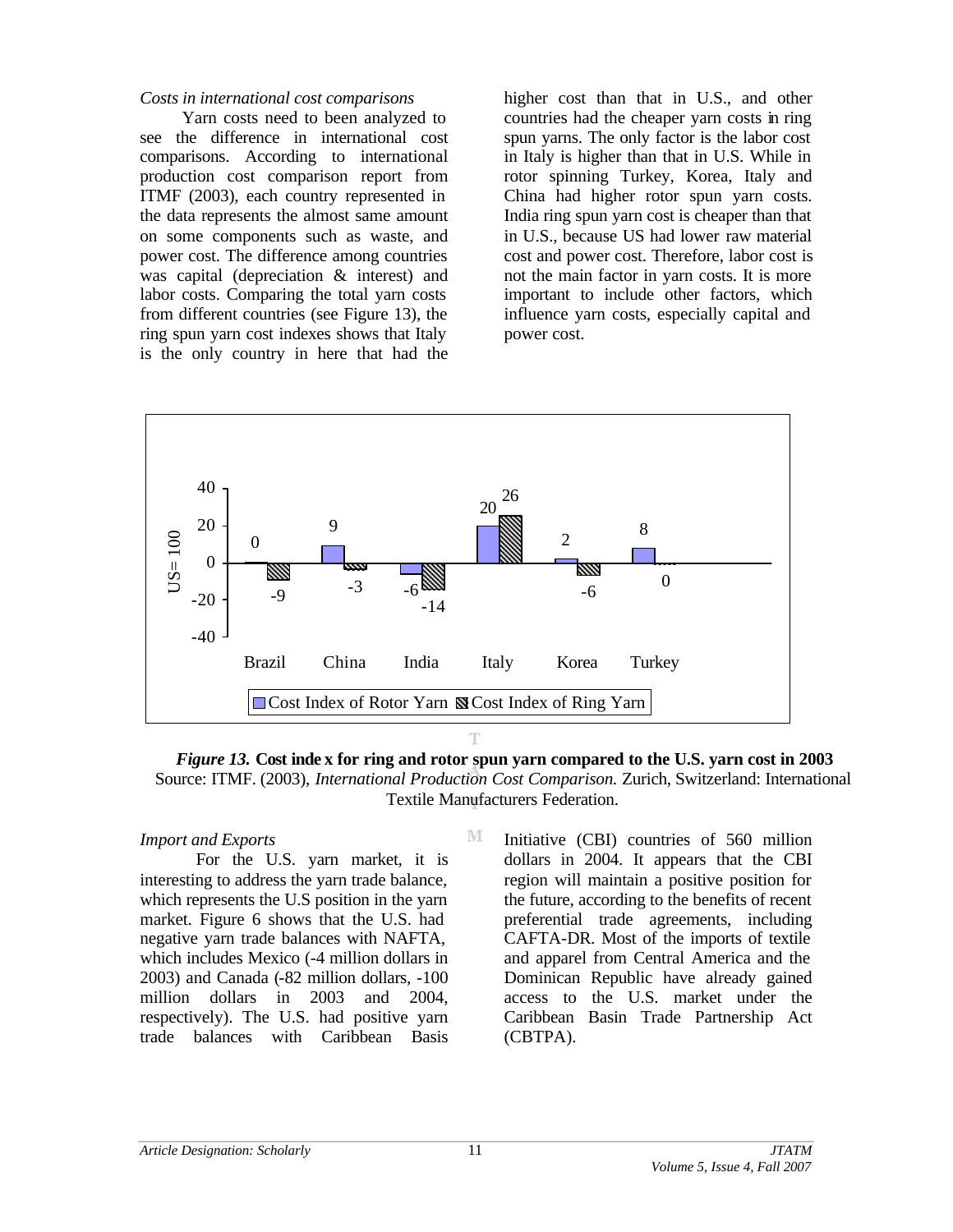

*Figure 6.* **U.S. yarn trade balance, 2002-2004** Source: The Office of Textiles and Apparel (OTEXA) (n.d.), U.S. Department of Commerce.

J Ť

A Ŧ

M

United States' imports of cotton yarns continued to rise during 2000-2004. Together, the leading ten suppliers to the United States accounted for 90.3% of U.S. imports of cotton yarn in 2004 (see Table 2). Pakistan, Indonesia, and Brazil are gaining new market share in the United Stated market. Pakistan currently is the U.S.'s largest supplier of cotton yarn with a 32.8 percent share of total U.S. imports of cotton

yarn (see Table 2). Mexico and Canada continued to occupy second and third place in 2004, followed by Brazil at number four, and Indonesia at number five. Thailand, South Korea and China moved up the position to be the eighth, ninth, and tenth place respectively in 2004 (these countries ranked the twelfth, twenty-seventh, and fourteenth place in 2000).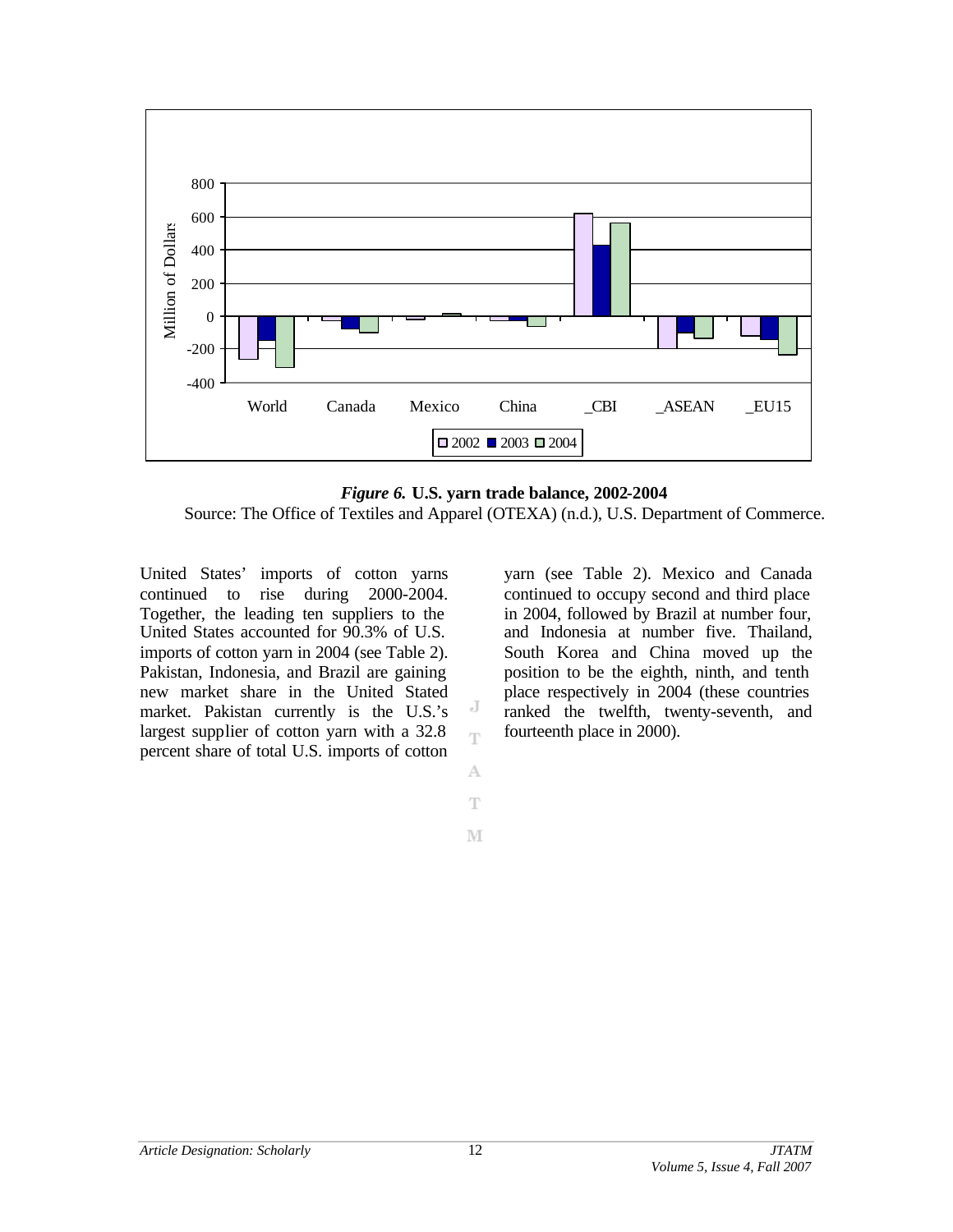## **Table 2**

| <b>Rank</b>         | <b>Rank</b>    |               |             |                    | <b>Growth Rate</b> | <b>Share of the World</b> |
|---------------------|----------------|---------------|-------------|--------------------|--------------------|---------------------------|
| (in 2000) (in 2004) |                |               | 2000        | 2004               | 2000-2004          | 2004                      |
|                     |                |               | (Kilograms) | <b>Kilograms</b> ) | % Change)          | % Share)                  |
| $\mathbf{1}$        | $\mathbf{1}$   | Pakistan      | 35,106,189  | 44,442,938         | 27                 | 32.8                      |
| 3                   | $\overline{2}$ | Canada        | 14,779,584  | 23,975,783         | 62                 | 17.7                      |
| $\overline{2}$      | 3              | Mexico        | 23,490,930  | 22,120,683         | (6)                | 16.3                      |
| 6                   | $\overline{4}$ | <b>Brazil</b> | 6,254,130   | 8,312,142          | 33                 | 6.1                       |
| 8                   | 5              | Indonesia     | 4,966,624   | 7,606,871          | 53                 | 5.6                       |
| 5                   | 6              | Egypt         | 6,520,523   | 3,955,729          | (39)               | 2.9                       |
| 10                  | 7              | Malaysia      | 4,059,057   | 3,651,674          | (10)               | 2.7                       |
| 12                  | 8              | Thailand      | 2,770,420   | 3,162,305          | 14                 | 2.3                       |
| 27                  | 9              | Korea, South  | 621,811     | 2,820,060          | 354                | 2.1                       |
| 14                  | 10             | China         | 2,056,952   | 2,420,598          | 18                 | 1.8                       |
|                     |                | World         | 136,973,870 | 135,670,557        | (1)                | 100.0                     |

## *Top 10 U.S. Cotton Yarn Import Countries in 2004*

Source: The Office of Textiles and Apparel (n.d.), U.S. Department of Commerce (http://www.otexa.ita.doc.gov/scripts/tqads1.exe/catpage, 2006)

> J T

> А ηv

M

Pakistan seems likely to continue as a supplier to the U. S market, and is considered by many U.S. firms as a competitive alternative to China. The key competitive factors for Pakistan are inexpensive labor supply, access to local supplies of raw cotton, and government support (The Office of the United States Trade Representative, 2002). Pakistan's spinners benefited from a rebound in their sales to the United States. Taking advantage of its quota-free access to the US market, US imports of Pakistan's cotton yarns were up 27% in unit terms over the period after falling in 2003. Moreover, the 2004-05 trade policy in Pakistan offers a wide range of incentives to help exporters meet the challenges of a WTO global trade. In this regard, notable is the elimination of sales tax on ginned cotton to reduce costs for the spinning sector, setting up of garment cities and removal of the ban on the import of cotton waste (Mazhar & Baqai, 2004).

During 2000-2004, cotton yarn imports from NAFTA (Canada and Mexico) show an overall increase with a combined share of 34% of the total U.S. import market (see Table 2). While cotton yarn imports from Mexico slightly dropped by 6% to 22 million kilograms, Canada imports significantly increased 62% to 23 million kilograms.

Canada, the United States' other NAFTA partner, remained in second position in 2004. This low value is reflected in Canada's combed cotton yarns, compared with other suppliers. The average value (unit value = US\$/kilogram) of combed cotton yarns from Canada only was US\$2.91 over the period, compared with US\$3.33 for yarns from Pakistan and US\$3.30 for yarns from Indonesia in 2004 (EmergingTextiles, 2004).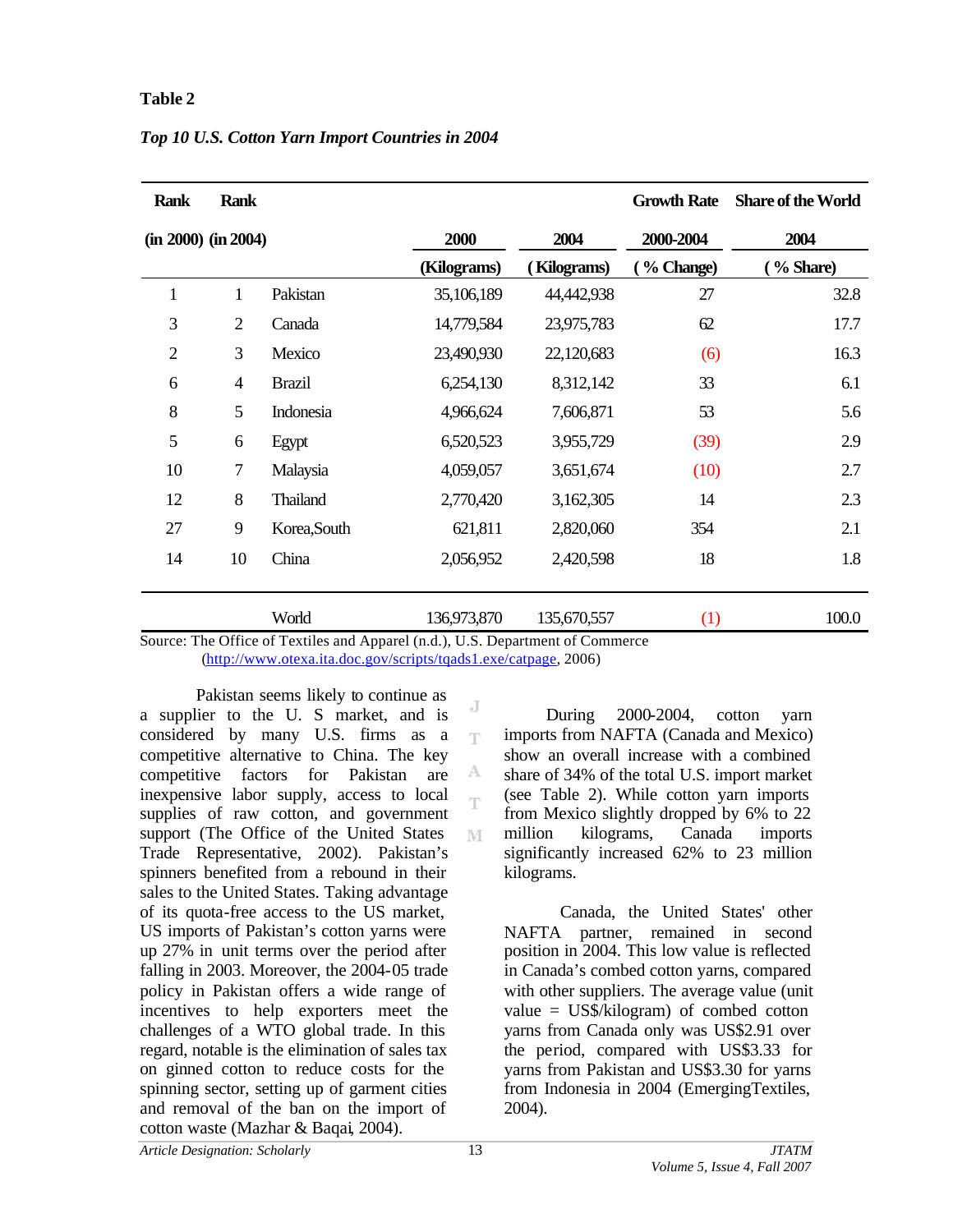Unites States' imports of cotton yarns from Brazil and Indonesia also surged over the same period. If the Brazilian quota in categories 300/301 is far from being filled, the fill rate of Indonesian limit already reaches 70.40% in the same category 300/301 (carded and combed cotton yarns) (EmergingTextiles, 2004). Shipments from Indonesia were up 53% in the cotton yarn market while those from Brazil were up 33% on the cotton yarn market.

According to Table 3, there was a dramatic change during 2000-2004 in the U.S. exports of cotton yarn to NAFTA, with Canada and Mexico decreasing 69% and 42% respectively. However, the amount of export of cotton yarn from U.S. to the

Caribbean Basin Initiative (CBI) group increased with the significant growth rate in Honduras (1025%), Guatemala (507%), El Salvador (117%), Dominican Republic (117 %), and Costa Rica (48%). In addition, there was growth rate to selected counties in South America, such as Columbia (845%) and Peru (287%). The increased number of exports of cotton yarn to the CBI region was due to the passage of CBPTA, which extended duty-free and quota-free benefits for apparel products assembled in the Caribbean that use fabrics manufactured in the U.S. from U.S. yarn (U.S. Newswire, 2000). Furthermore, the increased number of exports of cotton yarn to Columbia and Peru were due to the passage of the Andean Trade Preferences Act (ATPA).

### **Table 3**

*Top 10 U. S. Exports of Cotton Yarn to Various Countries in 2004, Kilograms basis*

| <b>Rank</b>         | <b>Rank</b>    |                    |             |                    | <b>Growth Rate</b> | <b>Share of the World</b> |
|---------------------|----------------|--------------------|-------------|--------------------|--------------------|---------------------------|
| (in 2000) (in 2004) |                |                    | 2000        | 2004               | 2000-2004          | 2004                      |
|                     |                |                    | (Kilograms) | <b>Kilograms</b> ) | (% Change)         | (% Share)                 |
| 3                   | 1              | Honduras           | 12,152,802  | 136,658,604        | 1,025              | 66.3                      |
| $\mathbf{1}$        | $\overline{2}$ | Canada             | 53,033,914  | 16,566,180         | (69)               | 8.0                       |
| 6                   | 3              | Guatemala          | 2,522,855   | 15,317,020         | 507                | 7.4                       |
| $\overline{2}$      | $\overline{4}$ | Mexico             | 23,351,772  | 13,507,842         | (42)               | 6.6                       |
| 4                   | 5              | El Salvador        | 4,956,300   | 10,738,223         | 117                | 5.2                       |
| 7                   | 6              | Dominican Republic | 1,348,949   | 2,927,392          | 117                | 1.4                       |
| 8                   | $\tau$         | Costa Rica         | 1,713,952   | 2,534,181          | 48                 | 1.2                       |
| 14                  | 8              | Colombia           | 249,993     | 2,363,519          | 845                | 1.1                       |
| 5                   | 9              | Venezuela          | 3,111,526   | 1,657,080          | (47)               | 0.8                       |
| 12                  | 10             | Peru               | 209,970     | 811,886            | 287                | 0.4                       |
|                     |                | World              | 105,285,290 | 206,186,218        | 96                 | 100.0                     |

Source: Office of Textiles and Apparel (n.d.), U.S. Department of Commerce (http://www.otexa.ita.doc.gov/scripts/tqexp\_ads.exe , 2006)

(Includes 10-digit HS codes 5205 - 5207)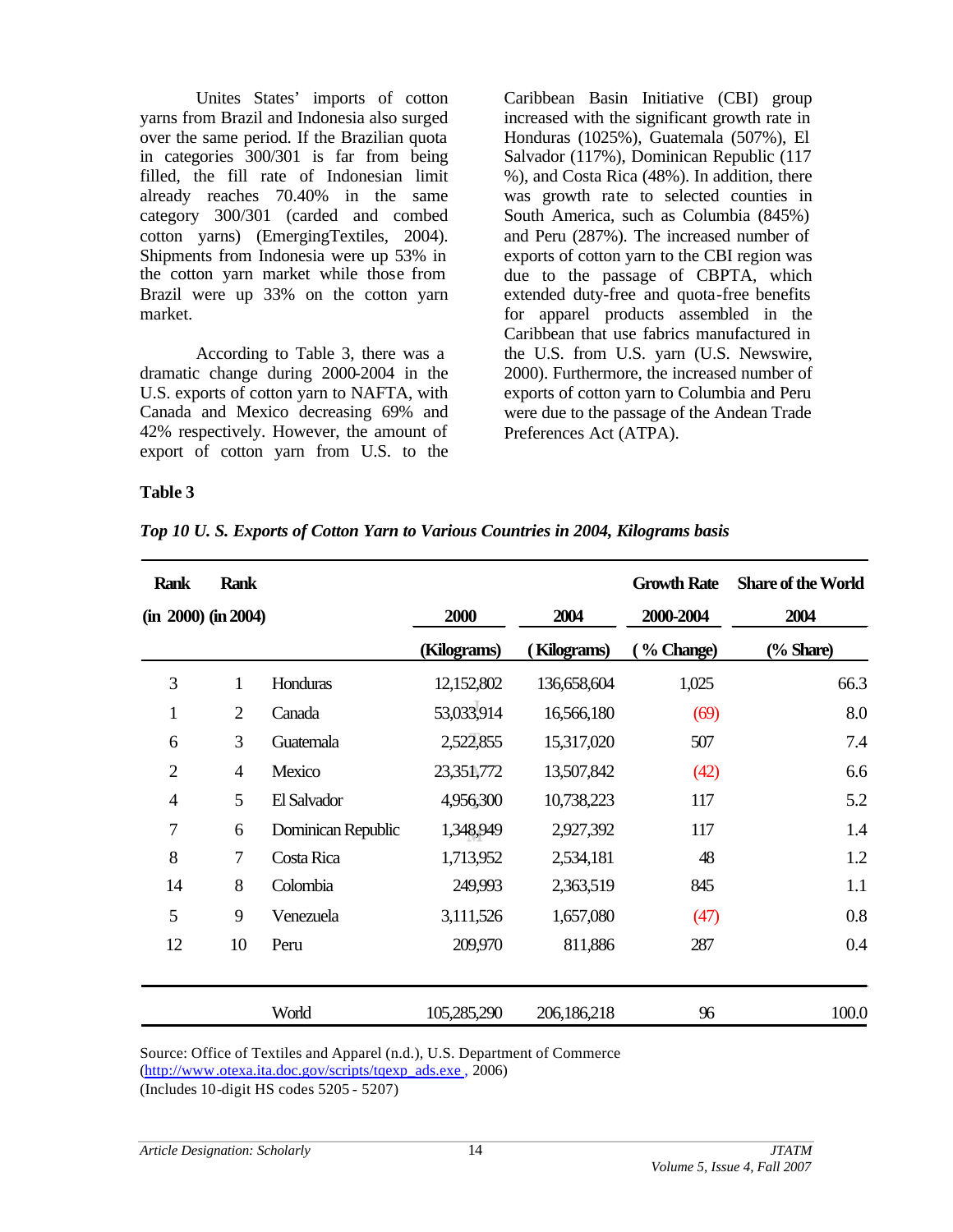Table 3 shows that the ten major countries to which U.S. exported of cotton yarn during 2000 to 2004 represent 97.7% of total U.S cotton yarn exports. Related to NAFTA, Canada and Mexico accounted for 15.5% of the US cotton yarn exports. Five of the six countries of DR-CAFTA (Honduras, Guatemala, El Salvador, Costa Rica, and Dominican Republic) occupied the top U.S cotton yarn exports market. Honduras is one of the largest customers for yarn, and accounted for 66.3% of total US cotton yarn exports. All the agreements benefit from the yarn forward, rule of origin that gives the advantage to access the U.S. market. These agreements are consistent with the Bush Administration trade policy which emphasizes trade agreements that will help enlarge and strengthen a viable textile and clothing industry in the western hemisphere, with strong production ties to U.S textile manufacturers (Just-styles, 2005).

## *Machinery Shipments*

The textile machinery shipment report represents one of the most essential sources of information that can be used to judge the likely future migration of the textile industry globally. This information helps companies to better focus on investment decisions and to formulate company strategies (Burgi, 2005). There was a small amount of growth in overall shipments of short staple spindles in 2004 (see Figure 7). The decline in overall shipments reflected uncertainty among buyers because of the elimination of quota in the beginning of 2005.





According to ITMF's report (2004), textile machinery shipments showed increases in weaving, flattening, and shortstaple spindles; and decreases in texturing, circular knitting, long-staple spindles and open-end (OE) rotors. Of the 8.2 million short-staple spindles shipped, 4.5 million went to China (by far the largest single investor). Pakistan, with the 104 million spindles that showed an increase of more than 100% compared to 2003, became the second largest investor, followed by India (745,000) and Turkey (448,000). Asia &

Oceania accounted for 91.8 percent of shipments in short staple spindles, compared with 88.1 percent in 2003 (see Table 4). The other 8.2 percent of all shipments spread over other regions including Europe (other, including Turkey, 5.5%), Africa (1.2%), Western Europe (0.5%), South America (0.7%), and North America (0.3%). The biggest single buyer in 2004 was the textile industry in China, which accounted for 55% of global deliveries (Anson & Brocklehurt, 2005). China's spinning industry has been undergoing major restructuring in recent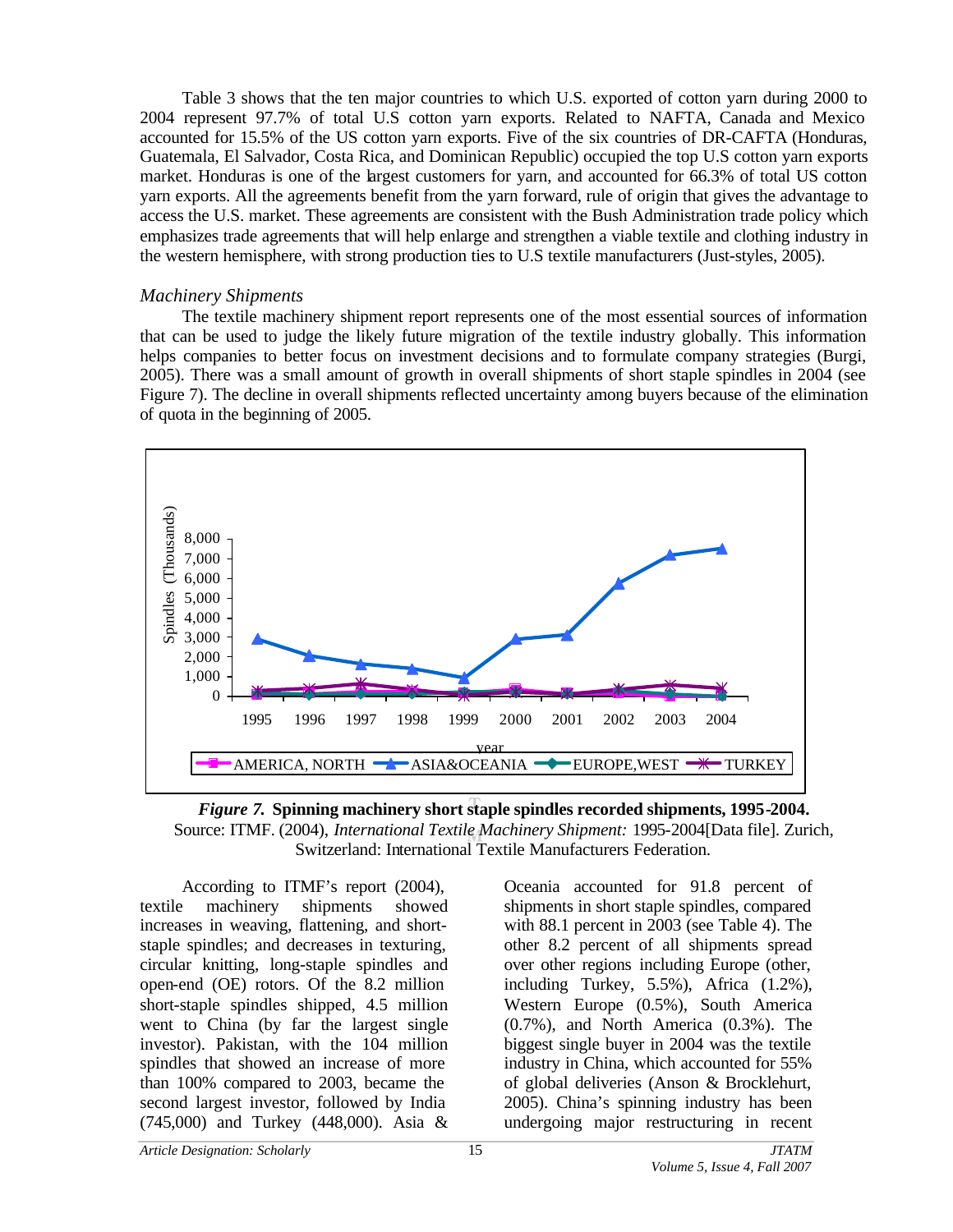years, involving a drastic elimination of obsolete spindles and re-equipment with new ones (Comité International de la Rayonne et des Fibres Synthétiques (CIRFS), 2001).

### **Table 4**

#### *Shipments of Short Staple Spindles by Regions, 2003 and 2004*

| <b>Rank</b>    | <b>Continent</b> (Destination) |           | <b>Shipment</b> | <b>Growth Rate</b> | <b>Share of the world</b> |           |
|----------------|--------------------------------|-----------|-----------------|--------------------|---------------------------|-----------|
| (in 2004)      |                                | 2003      | 2004            | 2003-2004          | 2003                      | 2004      |
|                |                                | Spindles) | (Spindles)      | % Change)          | $\frac{6}{6}$ Share)      | (% Share) |
| $\mathbf{1}$   | Asia & Oceania                 | 7,187,796 | 7,502,424       | 4.4                | 88.1                      | 91.8      |
| 3              | Europe, Other(Turkey)          | 595,392   | 448,008         | (24.8)             | 7.3                       | 5.5       |
| $\overline{4}$ | Africa                         | 139,824   | 94,644          | (32.3)             | 1.7                       | 1.2       |
| $\overline{2}$ | America, South                 | 65,520    | 55,700          | (15.0)             | 0.8                       | 0.7       |
| 5              | Europe, West                   | 137,956   | 40,608          | (70.6)             | 1.7                       | 0.5       |
| 6              | America, North                 | 7,056     | 25,260          | 258.0              | 0.1                       | 0.3       |
|                | World                          | 8,157,600 | 8,173,600       | 0.2                | 100                       | 100       |

Source: ITMF, *International Textile Machinery Shipment:* 2003-2004[Data file]. Zurich, Switzerland: International Textile Manufacturers Federation.

J

T

А T

M

China and India were the major countries investing in short staple spinning. For the ten-year period (1995-2004), China was the biggest investor, taking almost 29% of world purchases. India accounted for 25% of the total (Anson & Brocklehurt, 2005).

*Comparison shipments of short staple spinning and weaving machinery to different regions, 1995-2004*

The shipment of short staple spinning machinery moved following the shipment of weaving machinery during the last ten–year period (1995-2005), but these

movements showed a time lag in shipments (see Figure 8 and Figure 9). According to analysis by region, the shipments of spinning and weaving machinery to Asia & Oceania were increasing, while those to North America were decreasing. This has implications for sourcing of material since one key to diversity of manufacture is the availability of variety of raw material close to the spindle point and then yarn production close to fabric forming units. It is advantageous for the weaving manufacturers not to have the cost burden of transporting yarn long distances (Dinsdale, 2004).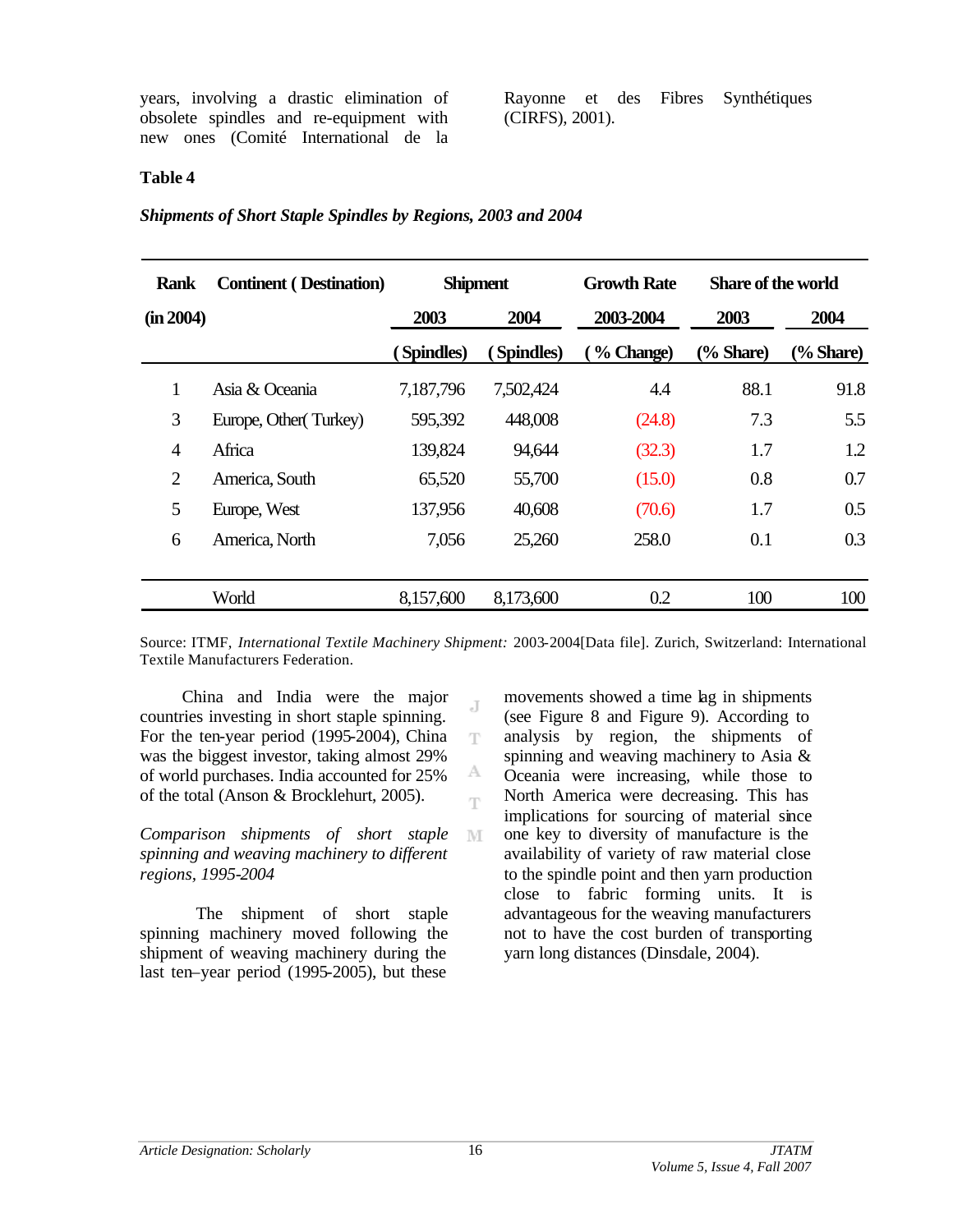

*Figure 8.* **Shipment of short staple spinning and weaving machinery to Asia & Oceania** Source: ITMF. (2004), *International Textile Machinery Shipment:* 1995-2004[Data file]. Zurich, Switzerland: International Textile Manufacturers Federation.

J.

T

A Ŧ

M

The shipments of short staples spinning to North America in 2000 showed exception data (see Figure 9). In 1999, the overall of shipments of short staple spindles to North America dramatically increased, while the weaving shipments have decreased since 1997. These causes can be the lag time of data reported to ITMF, or this may be the increased number of countries that participated in this report. According to the World Textile and Apparel Trade and Production Trends (2005) report, these changes might be due to ITMF's survey data that covers most of the world's deliveries of textile machinery, based on data supplied by some 120 manufacturers of spinning, draw texturing, weaving, and knitting machinery. These manufacturers represent almost all of the world's output. Coverage was expanded significantly in 2000 by incorporating data from more than 25 Manufacturers in China applying China market and the international market. Delivery data for 2000-2004 is therefore not strictly comparable for the previous year (Anson & Brocklehurt, 2005).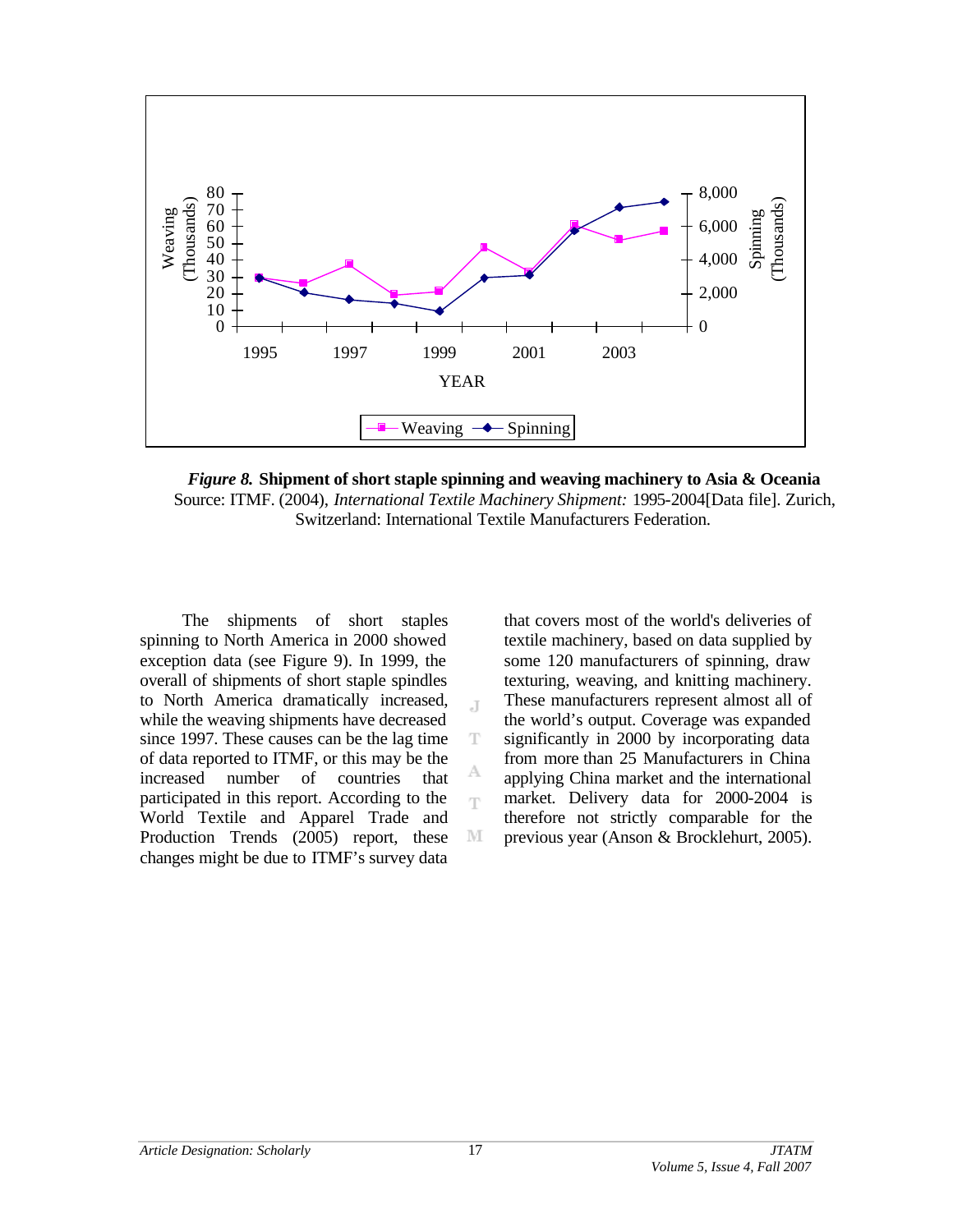

*Figure 9***. Shipment of short staple spinning and weaving machinery to North America** Source: ITMF. (2004), *International Textile Machinery Shipment:* 1995-2004[Data file]. Zurich, Switzerland: International Textile Manufacturers Federation.

J

T

А Ŧ

M

#### *Yarn Consumption*

To see the future for the cotton yarn industry, it is important to take a historic look at cotton's market share.

#### *Cotton consumption by end uses*

Figure 10 shows cotton consumption by end uses: apparel, home furnishing, and industrial uses. Overall, the picture shows that cotton consumption has decreased during 1995-2004. Cotton's percentage of apparel market has decreased from 68% to 63% between 1995 and 2004, while those of home furnishing have decreased from 24% to 17%. The amount of cotton used in industrial textiles has slightly decreased since 1995. One important aspect to note is that some industrial textiles do not contain yarn, but are made from nonwoven materials.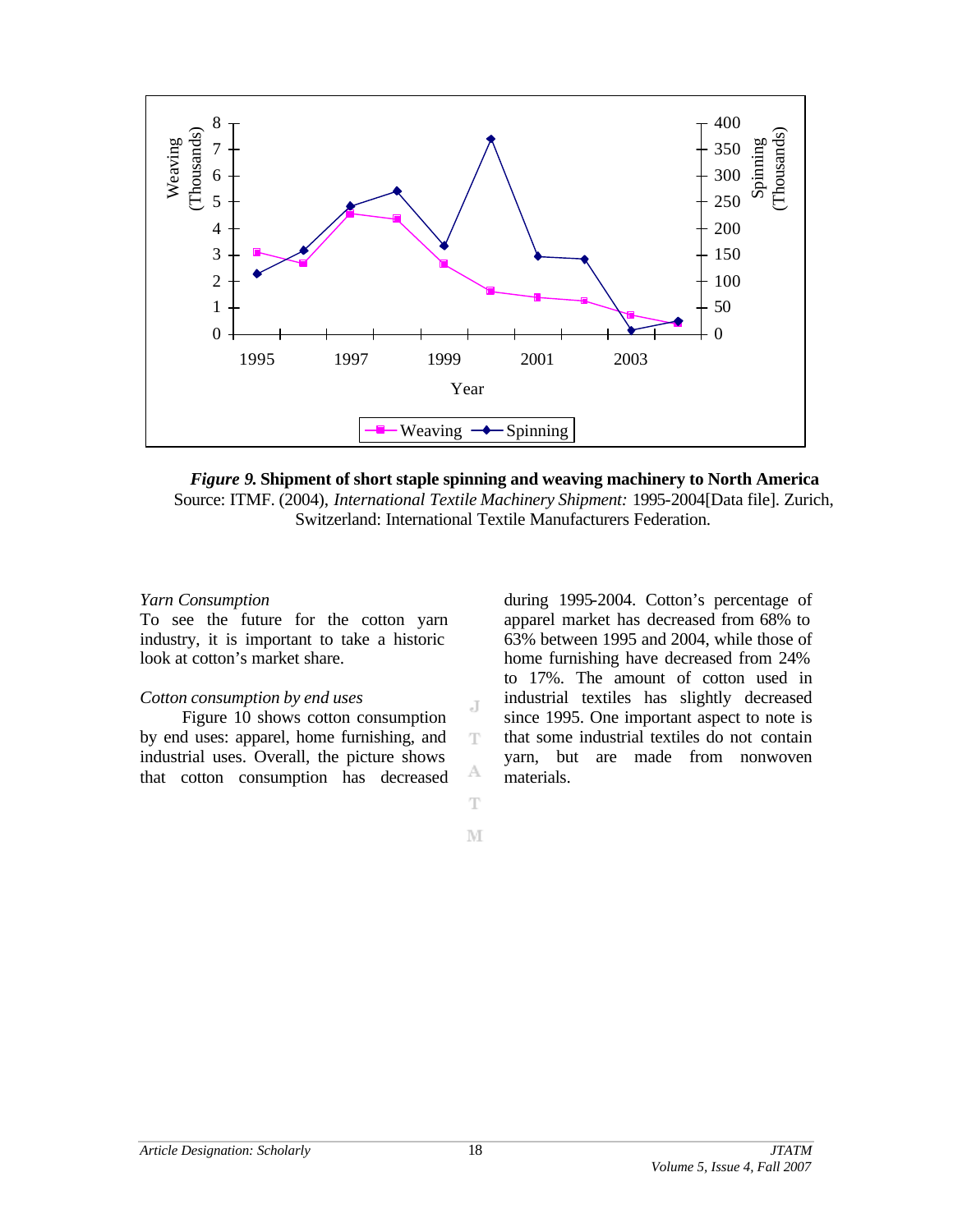



J.

T

A Ŧ

M

### *Fiber Consumption*

World fiber usage is expected to increase from 53 million tons in 2000 to 74 million tons in 2010, and 95 million tons by 2020. Cotton is still the fiber choice for much of the apparel market, notably in next to skin applications. For example, in the USA cotton has a 60% share of the apparel market (Dinsdale, 2004).

Cotton is still the dominant fiber used in the manufacture of the short staple system. While Asia and Oceania accounted for 72% of the 33.6 million metric tons of cotton consumed by the short staple system in 2004, other regions represented the rest; North America 9%, Africa 3%, Europe 11%, and South America 6 % (see Figure 12).

However, in the long-term outlook, the data for the period between 1999-2003 shows that cotton has gradually been losing market share to synthetic fiber (see Figure 11).

### **Conclusion and Future Prospects**

The yarn market will continue to grow and become more competitive in the global marketplace making it more challenging for producers to devise effective production, distribution, and market strategies to deal with the myriad of changes. Yarn producers need also to be able to detect the changes in trends of yarn production and consumption in the new marketplace.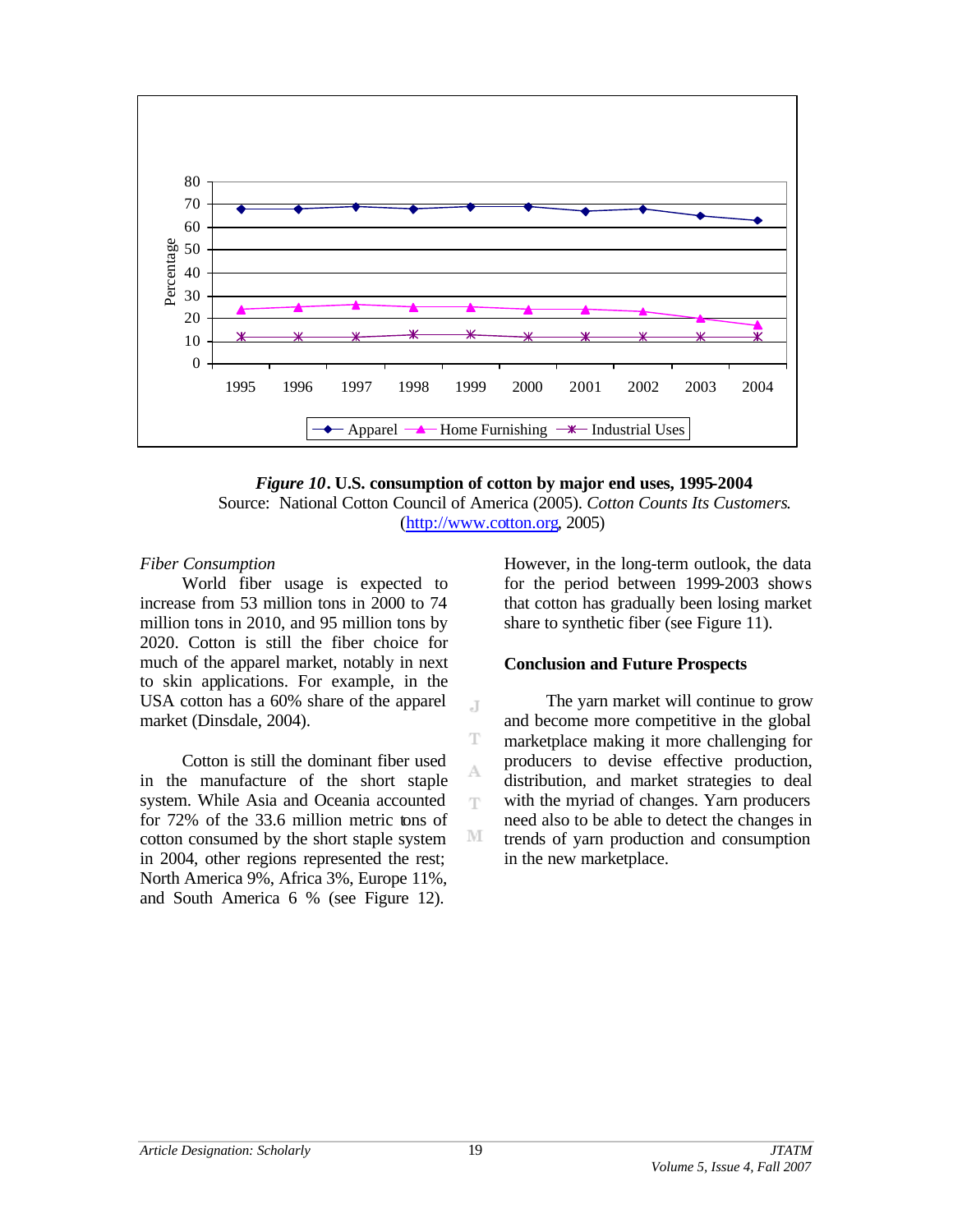

*Figure 11***. World consumption of raw materials in the short staple system by main fiber types, 1999-2004**

Source: ITMF. (2004), *International Textile Machinery Shipment:* 1995-2004[Data file]. Zurich, Switzerland: International Textile Manufacturers Federation.



*Figure 12***. Regional distribution of world cotton consumption in the short staple system, in 2004.**  Source: ITMF. (2004), *International Textile Machinery Shipment:* 1995-2004[Data file]. Zurich, Switzerland: International Textile Manufacturers Federation.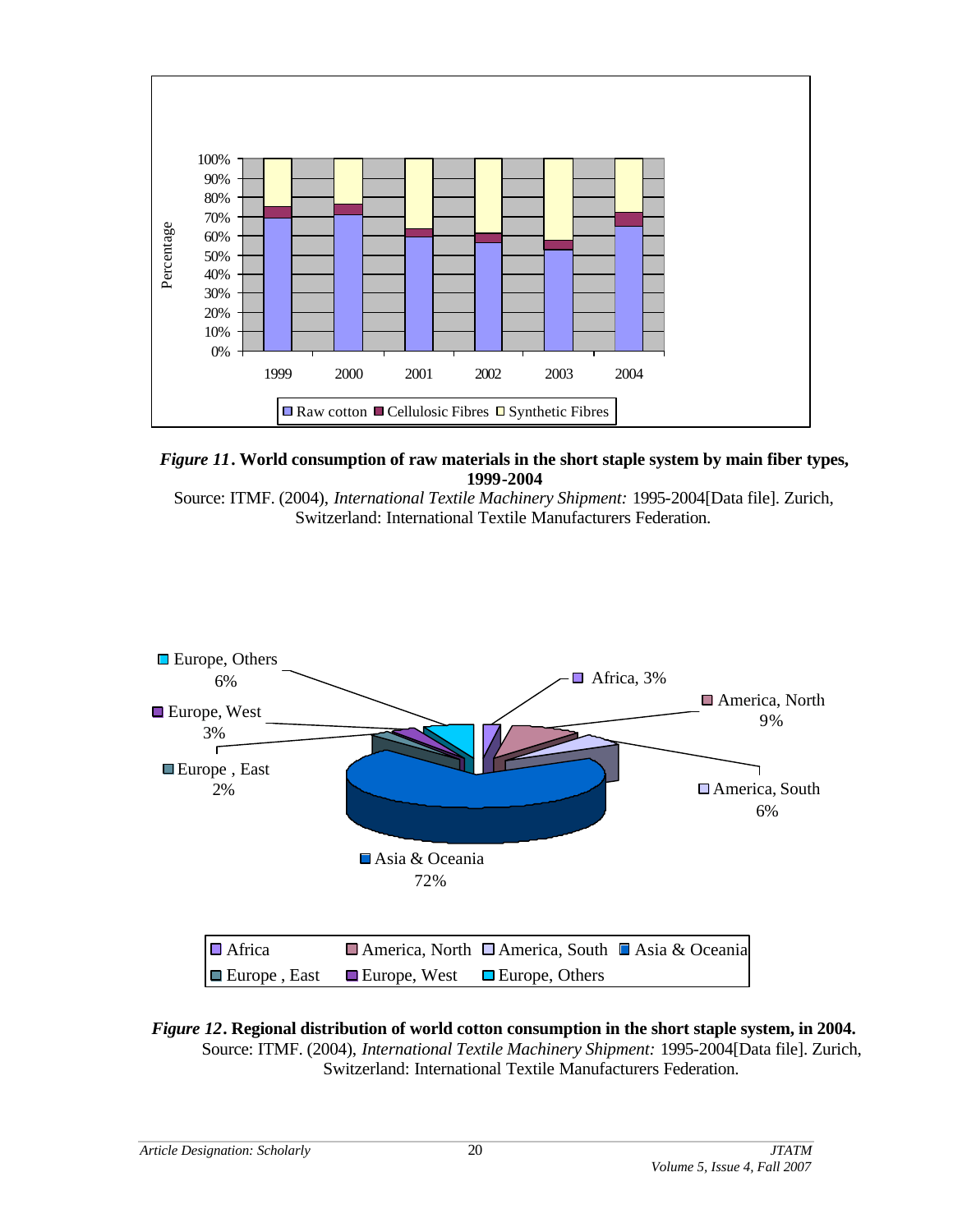### *Emergence and expansion of trading blocs as well as increasing trend of Preferential Trade Agreements as political tools*

Global trade has seen a sharp increase in Regional Trade Agreements (RTA's) over the past decades. The increasing trend of RTA's will continue, with 51.2 % of world merchandise trade occurred under the umbrella of RTA's (Singhal, 2004). These trade agreements are increasing due to many driving forces, such as gains from trade over the competition, movement to eliminate terrorism, which bring attraction for foreign direct investment, and more bargaining power at multilateral negotiations.

The United States (U.S.) is seeking to increase Bilateral Agreements (see Appendix B), and is aggressively negotiating agreements (see Appendix C). The U.S. has been busy over the past five years attempting to increase the number of Free Trade Agreements (FTA's) with trading partners and the Bush administration is particularly interested in establishing a Middle East FTA by 2013. So far, FTA's have been concluded with Jordan, Morocco and Bahrain, with Oman not far behind. Negotiations are currently underway with the United Arab Emirates while Egypt has entered into preliminary discussions laying the groundwork for full-blown FTA negotiations (EmergingTextiles, 2006).

Rule of Origin is the example of FTA's for the textile sector. Textiles and apparel will be duty-free and quota-free immediately if the products meet the agreement's rule of origin, promoting new opportunities for U.S. fiber, yarn, fabric and apparel manufacturing (The Office of the United States Trade Representative, 2006). The FTA with Peru is a good example of this. Rule of origin is generally based on the yarn forward standard, thus encouraging production and economic integration between the United States and Peru. This agreement is specially designed to eliminate the use of the material from strong exporters, such as China (EmergingTextiles, 2006). Therefore, it cannot use cheaper imports from other countries (such as

Bangladesh or China) and could dampen hopes of significantly increasing exports to the United States.

# *Technology and innovation factors*

The trend in labor cost is considered a less important factor when compared with productivity. For example, comparing productivity in each spinning type, a rotor frame can produce the same yarn 7.5 times faster than the ring frame. An air jet frame can produce 13.75 times faster, and a Vortex frame can produce this yarn 18.75 times faster than ring frame (Dodd, 2000). Over the past 15 years, yarn and fabric manufacturing mills have average annual efficiency gains of 5.2 percent and 4.4 percent, respectively. As spinning producers continue to invest in new, increasingly more efficient and sophisticated equipment and processing techniques including automation, this can hold down the relative costs per textile worker. Costs per unit of output have been falling about 1 percent each year since 2002 (Reichard, 2006). The productivity in different processes of spinning will have an important role in determining the future strategies in the spinning industry, with consolidation of capacity in one region, and into particular countries.

Important technological developments are aimed mainly at raising productivity, improving quality and control, and making manufacturing more environmentally friendly. Innovation in new products is expected to increase, due to the fact that customers today are becoming more individualistic as there is an increased demand for customized clothing, either through niche differentiated brands or made–to–measure garments (KSA, 2004). There are growing numbers of eco-friendly concerns in many countries, for example, cotton yarn produced without the aid of pesticides and chemical washes (Reichard, 2006). Therefore, it is significant for manufacturers to consider environmentprotecting issues and to develop innovative new products that will gain more demand in the future.

J T

A

T M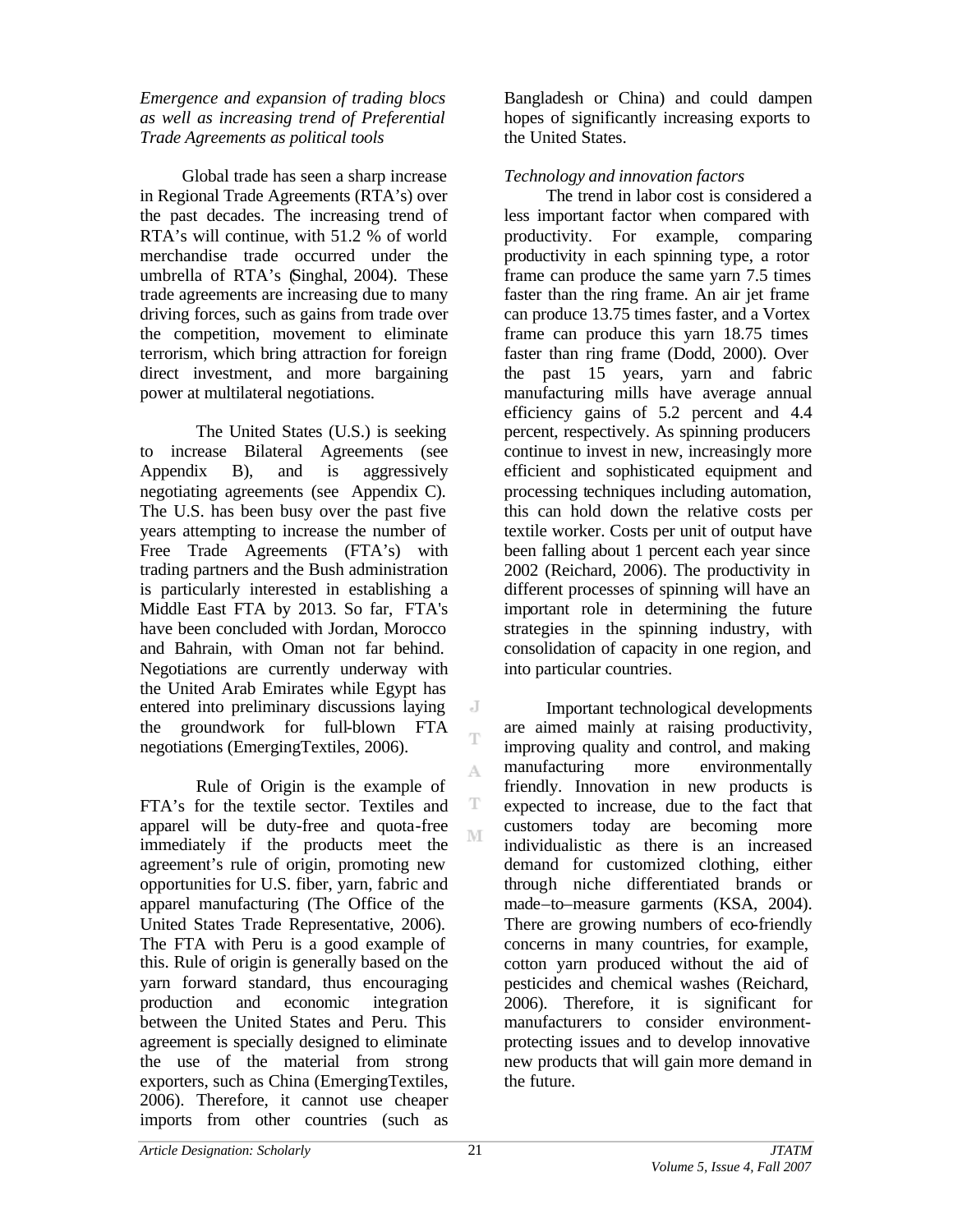According to World Markets for Spun Yarn: Forecasts to 2010 (CIRFS, 2001), world yarn production will continue to rise, but production will shift to developing countries, mainly in Asia. U.S. exports of cotton yarns to the CBI region will increase, due to the advantage of their preferential trade agreements. Spinning manufacturers, as suppliers, who are geographical close to the end market (e.g. Caribbean Basin for the U.S.; Eastern and Southern Europe and North Africa for the EU) will maintain a significant advantage over China in terms of "speed to the market" providing that the suppliers can meet all the customers other needs. Developed countries should move their yarn production to the high valueadded products, so they can stay competitive with differentiated products.

## **Footnotes**

<sup>1</sup>**Yarn-forward Rule of Origin**: Parties agreed to a "yarn forward" rule, meaning that only apparel using yarn and fabric from the U.S., Central America nations and the Dominican Republic qualifies for duty-free benefits. Other parts, trims and findings can be from any CAFTA country.

**2 Short Supply**: Certain specified typed of yarns and fabrics, which cannot be supplied by the US industry in commercial quantities in a timely manner, can be sourced from third countries. (Office of the United States Trade Representative, 2005)

## **References**

- Abbott, L. (1955*). Quality and competition*. New York: Columbia University Press.
- Abernathy, F., Dunlop, J., Hammond, J. H. & Weil, D. (1999*). A stitch in time: Lean retailing and the transformation of manufacturing: Lessons from the apparel and textile industry.* New York: Oxford University Press.
- Abernathy, F., Volpe, A. & Weil, D. (2005). *The future of the apparel and textile industries: Prospects and Choices for Public and Private.* Cambridge,

MA: Harvard Center for Textile and Apparel Research.

- Anson, R. & Brocklehurt, G. (2005, July). World Capacities and Shipments of Textile Machinery*. Textile Outlook International*, pp.135-170.
- Bair, J. & Dussel, E. (2004). *Global commodity chains and endogenous growth: Export dynamism and development in Mexico and Honduras*. New Haven: Yale University.
- Barrie, L. (2005). Prospects for the textiles and clothing Industry in Guatemala. *Textile Outlook International*, pp. 13-44.
- Burgi, T. (2005). Dawn of a New Era. *International Textile Manufacturers Federation (ITMF) Annual Conference Report 2005*, pp. 7-9.
- Catholic Agency For Overseas Development (CAFOD). (1998). *The Asian garment industry and globalization*. Retrieved September 1, 2005, from http://www.cafod.org.uk/policy/gar ment\_industry.shtml.
- Chesnutt, J. (2006, January). Working together for textiles, *Textile World, 156*(1), 20.
- Chiron, C. (2004). *An overview of apparel and textile quota, tariff and trade agreements*. Retrieved January 15, 2006, from http://www.hctar.org.
- Cole, M. (2004, September 30). Apparel industry cautiously equips for global marketplace. *Apparel Magazine*. Retrieved February 1, 2006, from http://www.apparelmag.com/confere nces/Tech/tech-conferenceslearning-center093004-c.shtml.
- Comité International de la Rayonne et des Fibres Synthétiques (CIRFS). (2001, July). *World Markets for Spun Yarns: Forecasts to 2010*. Wilmslow, United Kingdom: Textiles Intelligence Limited.
- Cox, R.W. & Schechter, M.G. (2002). *The Political Economy of a Plural World: Critical reflections on Power, Morals and Civilization*. London and New York: Routledge Taylor& Francis Group.

*Article Designation: Scholarly JTATM*

J T

A

Ŧ

M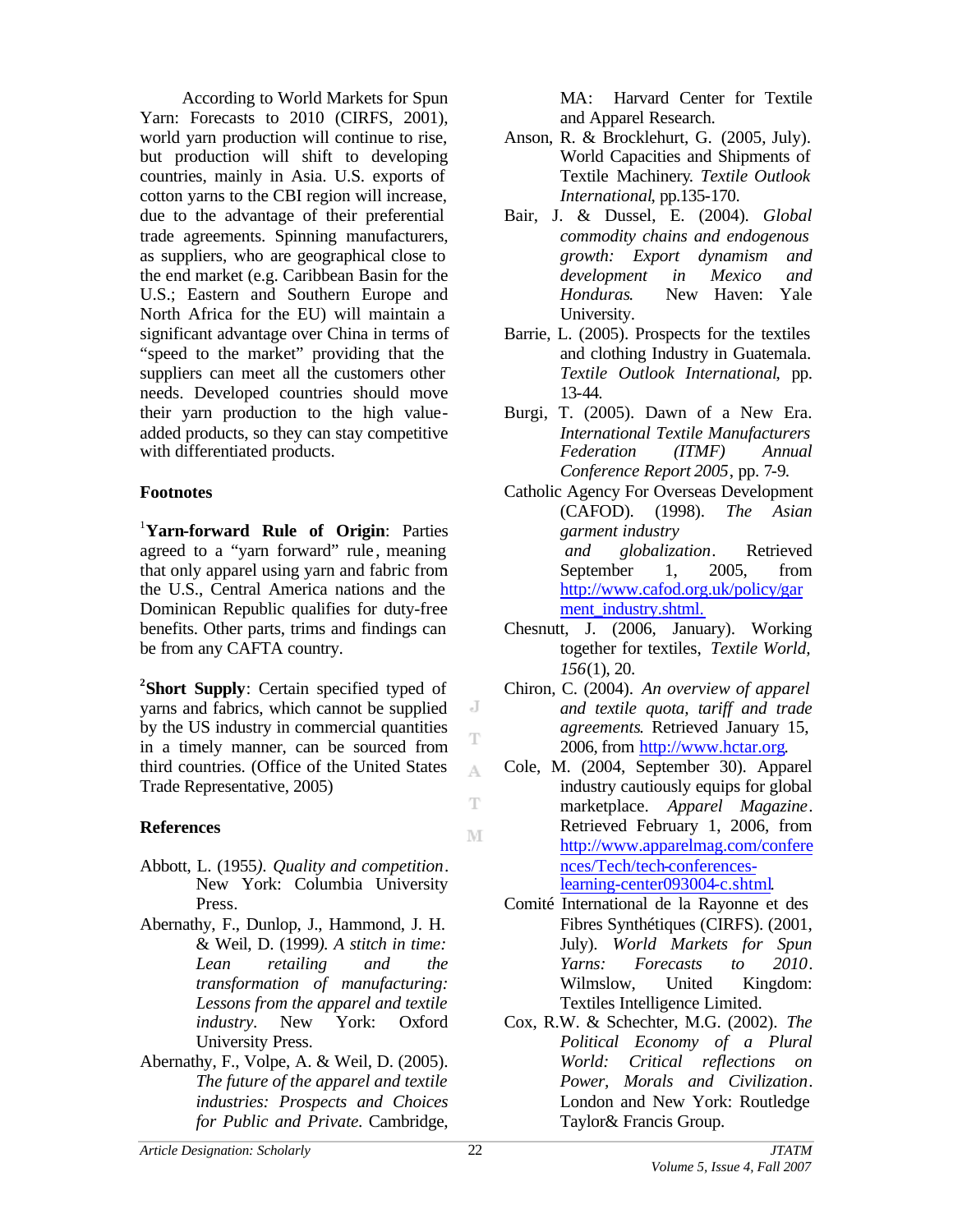- Culbertson, B. & Hackett, S. (2005). *Econdata online*. Retrieved from January 15, 2006, from http://www.swlearning.com/econom ics/econ\_data/labor\_cost\_unit/labor \_cost\_unit\_definition.html.
- Dicken, P. (2003). *Global shift: Reshaping the global economic map in the 21st century* (4th ed.). New York: The Guilford Press.
- Dinsdale, P. (2004, May). *Developing investments in textiles in emerging markets the search for quality projects*. Proceedings of The Textile Institute 83rd World Conference, Shanghai, China.
- Dockery, A. (2005, November). Fiber Price Squeeze. *Textile World, 155*(10), 18.
- Dockery, A. (2006, January). Spinners expect upswing in first half. *Textile World, 156*(1), 16-17.
- Dodd, L. E. (2000). U.S. trends in short staple spinning. Master's Thesis, North Carolina State University, Raleigh, North Carolina.
- EmergingTextiles (2004, July 26). Pakistan, Indonesia and Brazil gaining new market shares.

 *U.S. cotton yarn imports continue surging*. Retrieved January 15, 2006, from http://www.emergingtextiles.com/?q =art&s=040726Amark&r=free.

- EmergingTextiles (2006, January 16). *U.S. seeking to increase Bilateral Trade Agreements*. Retrieved January 30, 2006, from http://www.emergingtextiles.com/?q  $=$ art&s=060116-trad&r=free&n=1.
- Freeman, C. (1997). *The national system of innovation in historical perspective: Technology, Globalization and Economic Performance*. Cambridge: Cambridge University Press.
- Gazanfer, S. (2005). Turkish Cotton in the World Context. *ITMF Annual Conference Report 2005*.
- Gereffi, G. (1999). International trade and industrial upgrading in the apparel commodity chain, *Journal of International Economics*, *48*, 37-70.
- Gereffi, G., Spencer D., & Bair J. (2002). *Free trade and uneven development: The north American apparel industry after NAFTA*. Philadelphia : Temple University Press.
- Gilmore, H. L. (1974). Product conformance cost. *Quality Progress, 7*(15), 16-19.
- International Cotton Advisory Committee (ICAC). (2004). *World Textile Demand*. Washington, DC: Author.
- ICAC. (2005). Cotton: review of the world situation, *59*(1), 10-12.
- ITMF. (2003), *International Production Cost Comparison.* Zurich, Switzerland: International Textile Manufacturers Federation.
- ITMF. (2004), *International Textile Machinery Shipment:* 1995- 2004[Data file]. Zurich, Switzerland: International Textile Manufacturers Federation.
- Julian, I. (2005), The changing world of fiber demand, *Fiber Journal*. Retrieved February 2, 2006, from www.fiberjournal.com.
- Juran, J.M. & Gryna, F. M. (1988). *Juran's quality control handbook* (4th ed.). New York: McGraw-Hill.
- Just-style (2005). U.S. textile industry counting on CAFTA. Retrieved February 8, 2006, from www.juststyle.com.
- Kilduff, P. (2005). Patterns of strategic adjustment in the US textile and apparel industries since 1979, *Journal of Fashion Marketing and Management, 9*(2), 180-194.
- Kurt Salmon Associates (KSA). (2004). *Vision and perspective of consumer behavior and trends*. Deutscher Fachverlag GmnH, Frankfurt am Main: Author.
- KSA. (2005). Trends in consumer's behavior and the global clothing market, *Textile Outlook International*, *118,* 120-150*.*
- Mazhar, Y. & Baqai, A**.** (2004). Trade policy 2004-2005. *Partisan Textile Journal*. Retrieved February 1, 2006, from http://www.ptj.com.pk/Web%20200 4/08-2004/edi-article.html.

J T

A

T M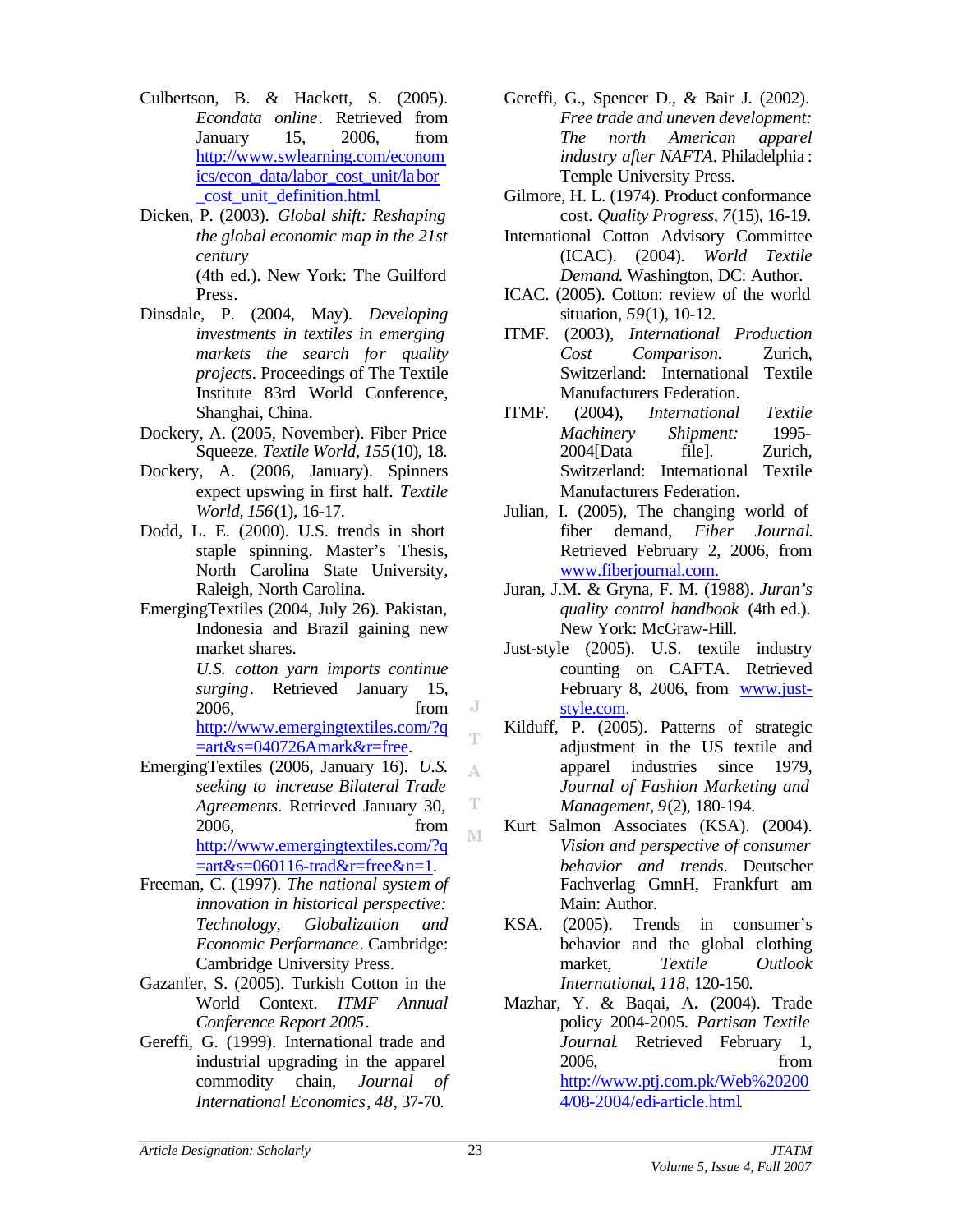- National Cotton Council of America (2005). *Cotton Counts Its Customers*. Retrieved February 1, 2006, from http://www.cotton.org.
- Organization for Economic Co-operation and Development (OECD). (2004). *A new world map in textile and clothing: Adjustment to change.* Paris: OECD.
- Parasuraman, A., Zeithaml, V. A., & Berry, L. L. (1985). A conceptual model of service quality and its implications for future research. *Journal of Retailing*, *69*, 140-147.
- Plunkett's Research, Ltd. (2004). *Apparel and textiles industry trends* [Electronic Version]. Plunkett Research Online.
- Reichard, R. (2006, January). Economic outlook: Surviving the game of textiles. *Textile World. 156*(1), 22- 31.
- Sabanci, O. (2005, December). Meeting the challenge of global competition. *International Fibe*r *Journal, 20*(6), 4-6*.*
- Saurer. (2005, May). *World survey on the textile and nonwoven industry: The fiber year 2004.* Retrieved January 13, 2006, from http://www.texdata.com/content/045 1e.pdf.
- Singhal, A. (2004). Looking Back to the Future. *ITMF Annual Conference Report 2004.*
- The Office of Textiles and Apparel (OTEXA) (n.d.), U.S. Department of Commerce. Retrieved January 15, 2006, from http://otexa.ita.doc.gov/.
- The Office of the United States Trade Representative (2005, February). *Textiles in CAFTA*. Retrieved January 10, 2006, from http://otexa.ita.doc.gov/cafta\_textile s.pdf.
- The Office of the United States Trade Representative (2006, January).

*United Stated-Peru PTA Texts.*  Retrieved January 10, 2006, from http://www.ustr.gov/assets/Trade\_A greements/Bilateral/Peru\_TPA/Final Texts/asset\_upload\_file630\_8688. pdf.

- The Office of the United States Trade Representative (2002). *Textiles and apparel: assessment of the competitiveness of certain foreign suppliers to the U. S. market* (No.32-448).
- United Nations Industrial Development Organization (UNIDO). (2003). The global apparel value chain: What prospects for upgrading by developing countries? Retrieved January 15, 2006, from http://www.unido.org/file storage/download/?file%5fid=11900 .
- U.S. Department of Labor (2005). *Bureau of labor Statistics*. Retrieved January 3, 2006, from http://www.bls.gov/.
- U.S. Newswire. (2000). *White Houses Fact Sheet: Details of the Trade and Development Act of 2000.* Retrieved January 13, 2006, from www.textileweb.com.
- Werner International. (2004). *Primary Textiles Labor Cost Comparisons Winter 2004/2005*. Reston, VA: Werner International, Infotext Division.
- Werner International. (2005, March 8). International Comparison of the Hourly labor cost in the primary textile industry winter 2004/2005. *New Twist Newsletter*, *1*. Retrieved January 3, 2006, from http://www.werner-newtwist.com.
- World Textile and Apparel Trade and Production Trends. (2005, March). *Textile Outlook International*, pp.10-30.

J

T

A

T M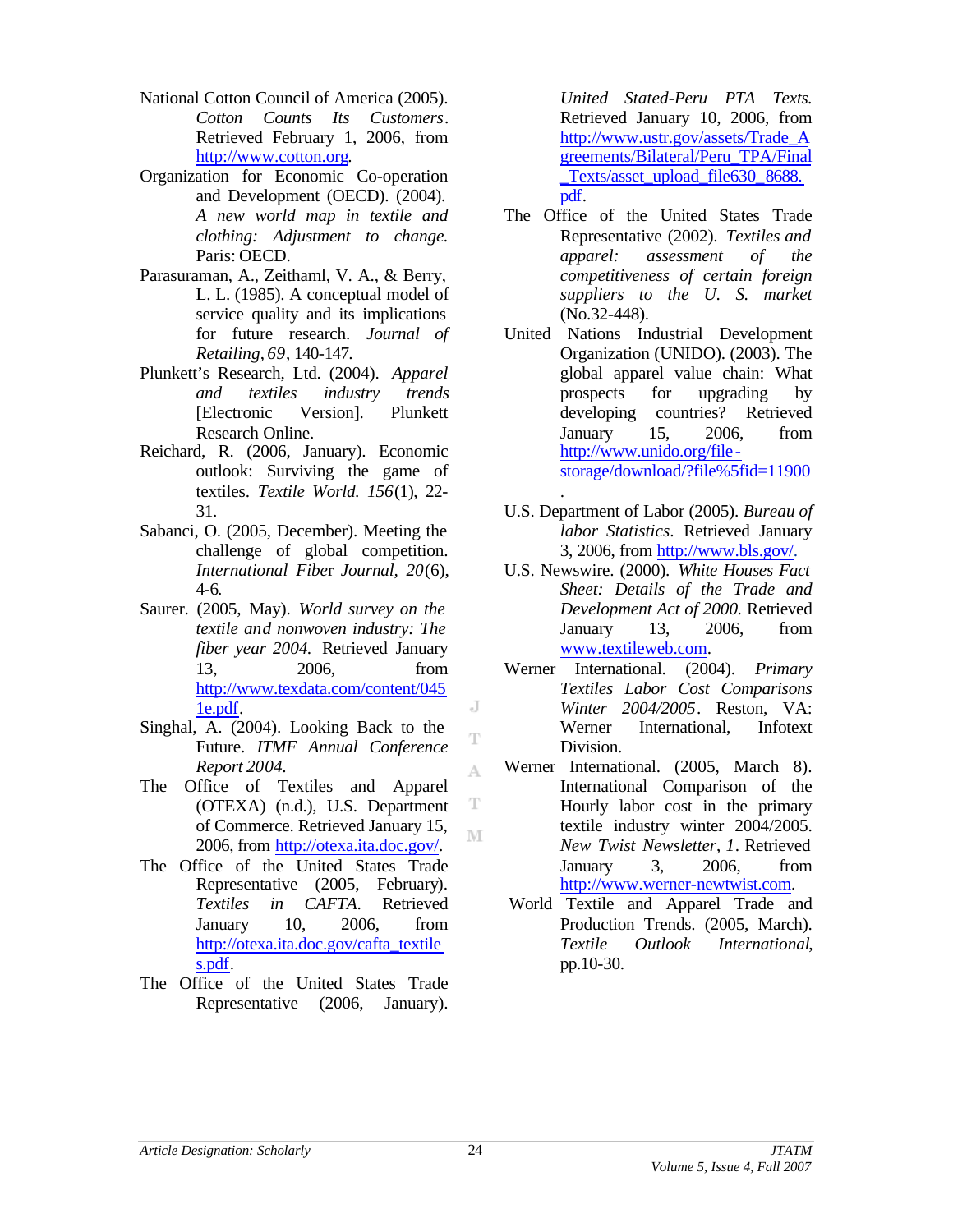# **Appendix A: Beneficiary Countries of Two Major U.S. Trade Agreements**

| <b>Caribbean Basin</b>   | Antigua and Barbuda; Aruba; Bahamas; Barbados;           |
|--------------------------|----------------------------------------------------------|
| <b>Trade Partnership</b> | Belize; British Virgin Islands; Costa Rica; Dominica;    |
| Act (CBPTA)              | Dominican Republic; El Salvador; Grenada; Guatemala;     |
|                          | Guyana; Haiti; Honduras; Jamaica; Montserrat;            |
|                          | Netherlands Antilles; Nicaragua; Panama; Saint Kitts and |
|                          | Nevis; Saint Lucia; Saint Vincent and the Grenadines;    |
|                          | Trinidad and Tobago                                      |
| <b>CAFTA-DR</b>          | Costa Rica, El Salvador, Guatemala,<br>Nicaragua,        |
|                          | Honduras and the Dominican Republic                      |

Source: The Office of Textiles and Apparel (OTEXA) (n.d.), U.S. Department of Commerce.

**Appendix B: Bilateral Free Trade Agreements between United States and other countries (negotiations completed or already in force)**

|                | Negotiations completed or already in force      |              |
|----------------|-------------------------------------------------|--------------|
| Country        | <b>Current Status</b>                           | Date         |
| İsrael         | Completed                                       | 1985         |
| Canada         | Completed                                       | 1989/1994    |
| Mexico         | Completed                                       | 1994         |
| Jordan         | Completed                                       | 2001         |
| Chile          | Completed                                       | 2004         |
| Singapore      | Completed                                       | 2004         |
| Australia      | Completed                                       | 2005         |
| Morocco        | Completed                                       | 2006         |
| Bahrain        | Completed                                       | 2006         |
| El Salvador*   | Awaiting entry into force                       | 2006         |
| Guatemala*     | Awaiting entry into force                       | 2006         |
| Honduras*      | Awaiting entry into force                       | 2006         |
| Nicaragua*     | Awaiting entry into force                       | 2006         |
| Dominican Rep* | Awaiting entry into force                       | 2006         |
| Costa Rica*    | Awaiting Govt Approval (C.Rica)                 | 2006         |
| Oman           | Awaiting mutual signing                         | January 2006 |
| Peru           | Awaiting US Congress notification               |              |
|                | * Central American Free Trade Agreement (CAFTA) |              |

Source: EmergingTextiles (2006). *U.S. seeking to increase Bilateral Trade Agreements*. (http://www.emergingtextiles.com/?q=art&s=060116-trad&r=free&n=1, 2006)